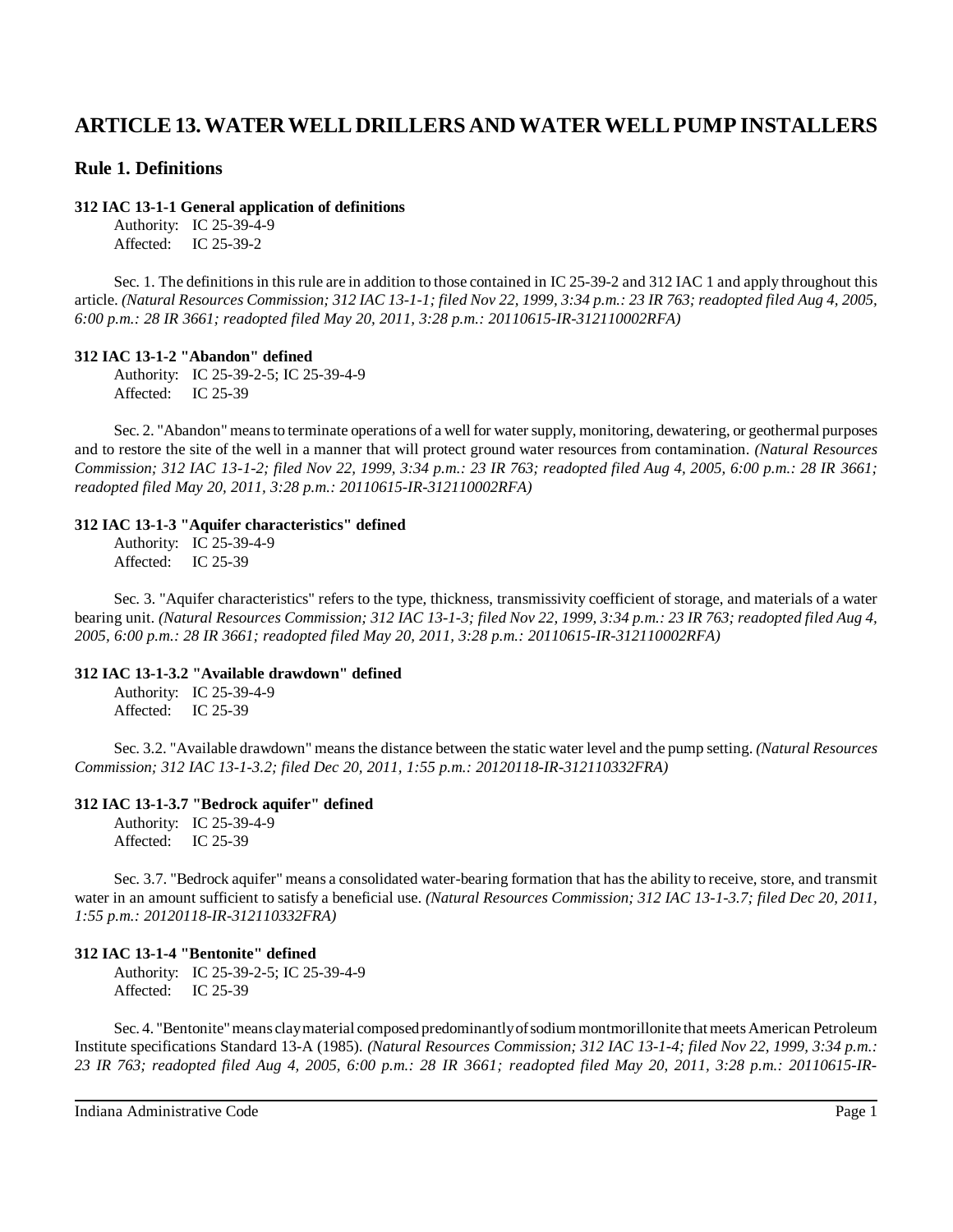*312110002RFA)*

### **312 IAC 13-1-5 "Bentonite slurry" defined**

Authority: IC 25-39-4-9 Affected: IC 25-39

Sec. 5. "Bentonite slurry"means amixture, made according tomanufacturerspecifications, of water and commercial grouting or plugging bentonite that contains high concentrations of solids. The term does not include sodium bentonite products that contain low solid concentration or are designed for drilling fluid purposes. *(Natural Resources Commission; 312 IAC 13-1-5; filed Nov 22, 1999, 3:34 p.m.: 23 IR 763; readopted filed Aug 4, 2005, 6:00 p.m.: 28 IR 3661; readopted filed May 20, 2011, 3:28 p.m.: 20110615-IR-312110002RFA)*

#### **312 IAC 13-1-6 "Bridge" defined**

Authority: IC 25-39-4-9 Affected: IC 25-39

Sec. 6. "Bridge" means a barrier created by any unwanted object or material that prevents the introduction of grouting materials in the borehole or well. *(Natural Resources Commission; 312 IAC 13-1-6; filed Nov 22, 1999, 3:34 p.m.: 23 IR 763; readopted filed Aug 4, 2005, 6:00 p.m.: 28 IR 3661; readopted filed May 20, 2011, 3:28 p.m.: 20110615-IR-312110002RFA)*

### **312 IAC 13-1-6.3 "Business day" defined**

Authority: IC 25-39-4-9 Affected: IC 25-39

Sec. 6.3. "Business day" has the meaning set forth in 610 IAC 6-1-2. *(Natural Resources Commission; 312 IAC 13-1-6.3; filed Dec 20, 2011, 1:55 p.m.: 20120118-IR-312110332FRA)*

#### **312 IAC 13-1-7 "Coarse grade crushed bentonite" defined**

Authority: IC 25-39-4-9 Affected: IC 25-39

Sec. 7. "Coarse grade crushed bentonite" means natural bentonite crushed to an average size range of three-eighths (d) to three-fourths (34) inches. (Natural Resources Commission; 312 IAC 13-1-7; filed Nov 22, 1999, 3:34 p.m.: 23 IR 763; readopted *filed Aug 4, 2005, 6:00 p.m.: 28 IR 3661; readopted filed May 20, 2011, 3:28 p.m.: 20110615-IR-312110002RFA)*

#### **312 IAC 13-1-8 "Competency examination" defined**

Authority: IC 25-39-4-9 Affected: IC 25-39

Sec. 8. "Competencyexamination" means an examination given bythe department that is designed to establish the capability and skill of an individual to operate as a water well driller or water well pump installer. *(Natural Resources Commission; 312 IAC 13-1-8; filed Nov 22, 1999, 3:34 p.m.: 23 IR 763; readopted filed Aug 4, 2005, 6:00 p.m.: 28 IR 3661; readopted filed May 20, 2011, 3:28 p.m.: 20110615-IR-312110002RFA; filed Dec 20, 2011, 1:55 p.m.: 20120118-IR-312110332FRA)*

## **312 IAC 13-1-9 "Confined aquifer" defined**

Authority: IC 25-39-4-9 Affected: IC 25-39

Sec. 9. "Confined aquifer" means an aquifer that containssufficient hydrostatic head to cause ground water to rise above the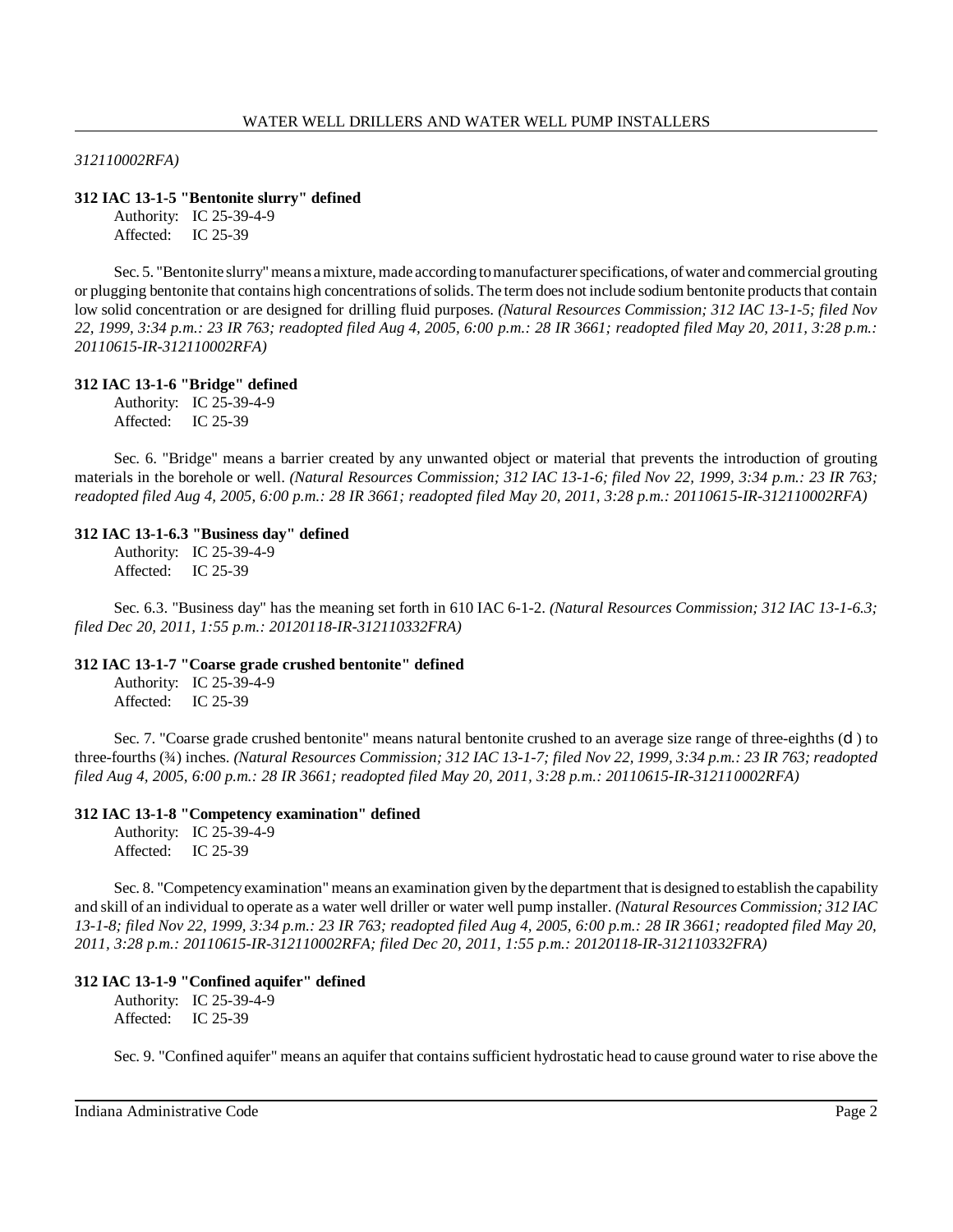upper boundary of the aquifer. *(Natural Resources Commission; 312 IAC 13-1-9; filed Nov 22, 1999, 3:34 p.m.: 23 IR 764; readopted filed Aug 4, 2005, 6:00 p.m.: 28 IR 3661; readopted filed May 20, 2011, 3:28 p.m.: 20110615-IR-312110002RFA)*

### **312 IAC 13-1-10 "Contamination" defined**

Authority: IC 25-39-4-9 Affected: IC 25-39

Sec. 10. "Contamination" meansthe degradation of natural water quality as a result of human activities. *(Natural Resources Commission; 312 IAC 13-1-10; filed Nov 22, 1999, 3:34 p.m.: 23 IR 764; readopted filed Aug 4, 2005, 6:00 p.m.: 28 IR 3661; readopted filed May 20, 2011, 3:28 p.m.: 20110615-IR-312110002RFA)*

## **312 IAC 13-1-11 "Dewatering well" defined**

Authority: IC 25-39-2-5; IC 25-39-4-9 Affected: IC 25-39

Sec. 11. "Dewatering well" means a temporary water well that:

(1) is used as part of a construction project to remove water from a surface or subsurface area; and

(2) ceases to be used upon completion of the construction project or shortly after completion of the project. (Natural Resources Commission; 312 IAC 13-1-11; filed Nov 22, 1999, 3:34 p.m.: 23 IR 764; readopted filed Aug 4, 2005, 6:00 *p.m.: 28 IR 3661; readopted filed May 20, 2011, 3:28 p.m.: 20110615-IR-312110002RFA)*

## **312 IAC 13-1-11.5 "Direct supervision" defined**

Authority: IC 25-39-4-9 Affected: IC 25-39

Sec. 11.5. "Direct supervision" means to be physically present, on the job site, or otherwise in close proximity so as to be able to respond promptlyand effectivelyin person. *(Natural Resources Commission; 312 IAC 13-1-11.5; filed Dec 20, 2011, 1:55 p.m.: 20120118-IR-312110332FRA)*

## **312 IAC 13-1-12 "Disinfection" defined**

Authority: IC 25-39-4-9 Affected: IC 25-39

Sec. 12. "Disinfection" means the process of destroying pathogenic micro-organisms, such as coliform bacteria. *(Natural* Resources Commission; 312 IAC 13-1-12; filed Nov 22, 1999, 3:34 p.m.: 23 IR 764; readopted filed Aug 4, 2005, 6:00 p.m.: 28 *IR 3661; readopted filed May 20, 2011, 3:28 p.m.: 20110615-IR-312110002RFA)*

## **312 IAC 13-1-13 "Division" defined**

Authority: IC 25-39-4-9 Affected: IC 25-39

Sec. 13. "Division" means the division of water of the department. *(Natural Resources Commission; 312 IAC 13-1-13; filed* Nov 22, 1999, 3:34 p.m.: 23 IR 764; readopted filed Aug 4, 2005, 6:00 p.m.: 28 IR 3661; readopted filed May 20, 2011, 3:28 p.m.: *20110615-IR-312110002RFA)*

## **312 IAC 13-1-14 "Drawdown" defined**

Authority: IC 25-39-4-9 Affected: IC 25-39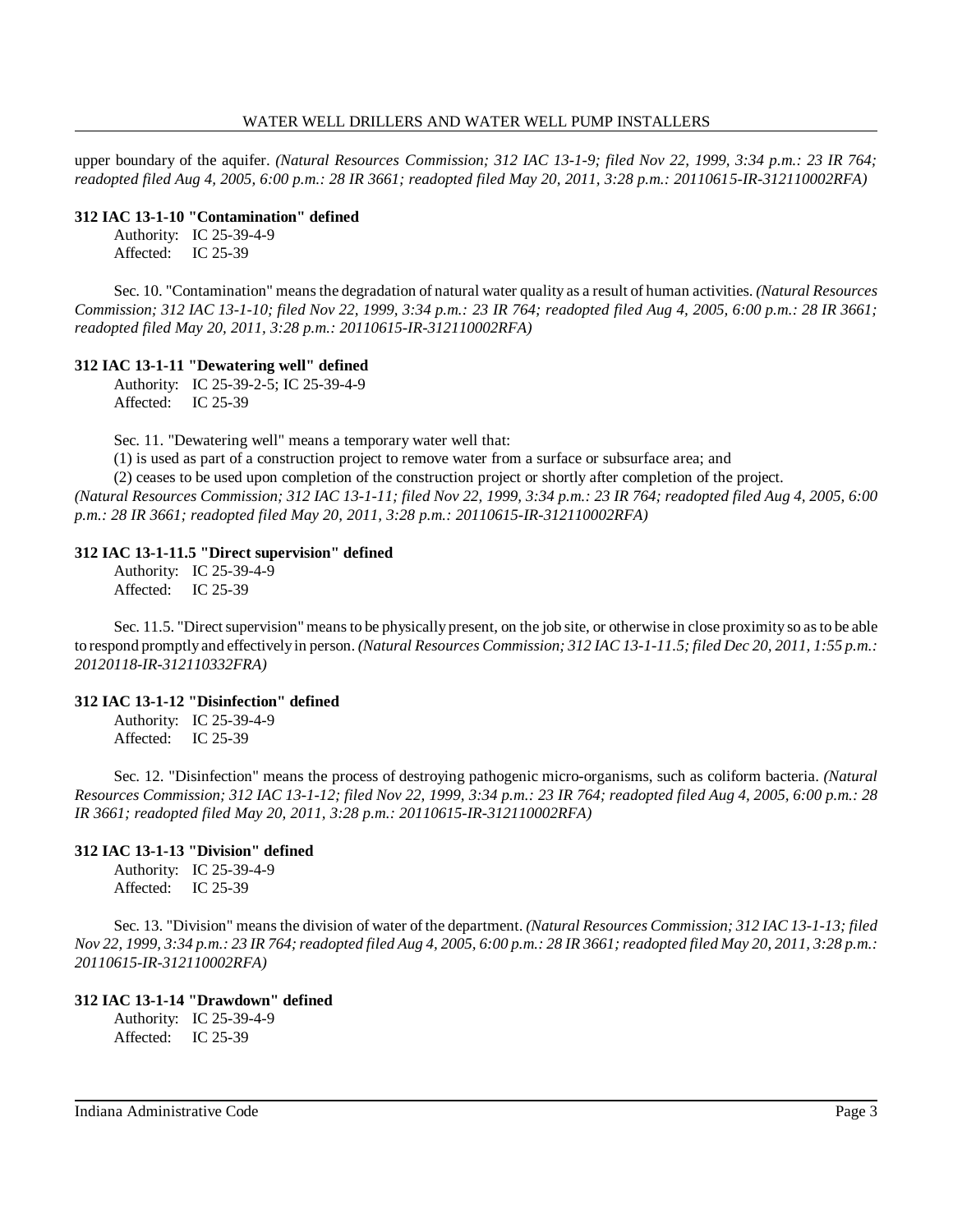Sec. 14. "Drawdown" means the amount of lowering of the water level in a well resulting from the discharge of water by pumping from the well. (Natural Resources Commission; 312 IAC 13-1-14; filed Nov 22, 1999, 3:34 p.m.: 23 IR 764; readopted *filed Aug 4, 2005, 6:00 p.m.: 28 IR 3661; readopted filed May 20, 2011, 3:28 p.m.: 20110615-IR-312110002RFA)*

#### **312 IAC 13-1-15 "Grout pipe" defined**

Authority: IC 25-39-4-9 Affected: IC 25-39

Sec. 15. "Grout pipe" means a length of hose or pipe positioned in the annular space of a well, between the well casing and the borehole, used for the introduction of grouting materials. *(Natural Resources Commission; 312 IAC 13-1-15; filed Nov 22, 1999, 3:34 p.m.: 23 IR 764; readopted filed Aug 4, 2005, 6:00 p.m.: 28 IR 3661; readopted filed May 20, 2011, 3:28 p.m.: 20110615-IR-312110002RFA)*

### **312 IAC 13-1-16 "High capacity water well" defined**

Authority: IC 25-39-4-9 Affected: IC 25-39

Sec. 16. "High capacity water well" means a well that has the capability of withdrawing one hundred thousand (100,000) gallons of ground water or more in one (1) day. *(Natural Resources Commission; 312 IAC 13-1-16; filed Nov 22, 1999, 3:34 p.m.:* 23 IR 764; readopted filed Aug 4, 2005, 6:00 p.m.: 28 IR 3661; readopted filed May 20, 2011, 3:28 p.m.: 20110615-IR-*312110002RFA)*

### **312 IAC 13-1-17 "Medium grade crushed bentonite" defined**

Authority: IC 25-39-2-5; IC 25-39-4-9 Affected: IC 25-39

Sec. 17. "Medium grade crushed bentonite" means natural bentonite crushed to an average size range of one-fourth (¼) to three-eighths (C) inch. (Natural Resources Commission; 312 IAC 13-1-17; filed Nov 22, 1999, 3:34 p.m.: 23 IR 764; readopted *filed Aug 4, 2005, 6:00 p.m.: 28 IR 3661; readopted filed May 20, 2011, 3:28 p.m.: 20110615-IR-312110002RFA)*

## **312 IAC 13-1-18 "Monitoring well" defined**

Authority: IC 25-39-4-9 Affected: IC 25-39

Sec. 18. "Monitoring well" means a well installed to obtain hydrogeological information or tomonitor the quality or quantity of ground water. *(Natural Resources Commission; 312 IAC 13-1-18; filed Nov 22, 1999, 3:34 p.m.: 23 IR 764; readopted filed Aug 4, 2005, 6:00 p.m.: 28 IR 3661; readopted filed May 20, 2011, 3:28 p.m.: 20110615-IR-312110002RFA)*

## **312 IAC 13-1-19 "Operating well drilling equipment" defined**

Authority: IC 25-39-4-9 Affected: IC 25-39

Sec. 19. "Operating well drilling equipment" means to use equipment to drill a well. *(Natural Resources Commission; 312* IAC 13-1-19; filed Nov 22, 1999, 3:34 p.m.: 23 IR 764; readopted filed Aug 4, 2005, 6:00 p.m.: 28 IR 3661; readopted filed May *20, 2011, 3:28 p.m.: 20110615-IR-312110002RFA)*

#### **312 IAC 13-1-19.3 "Personal use" defined**

Authority: IC 25-39-4-9 Affected: IC 14-8-2-202; IC 25-39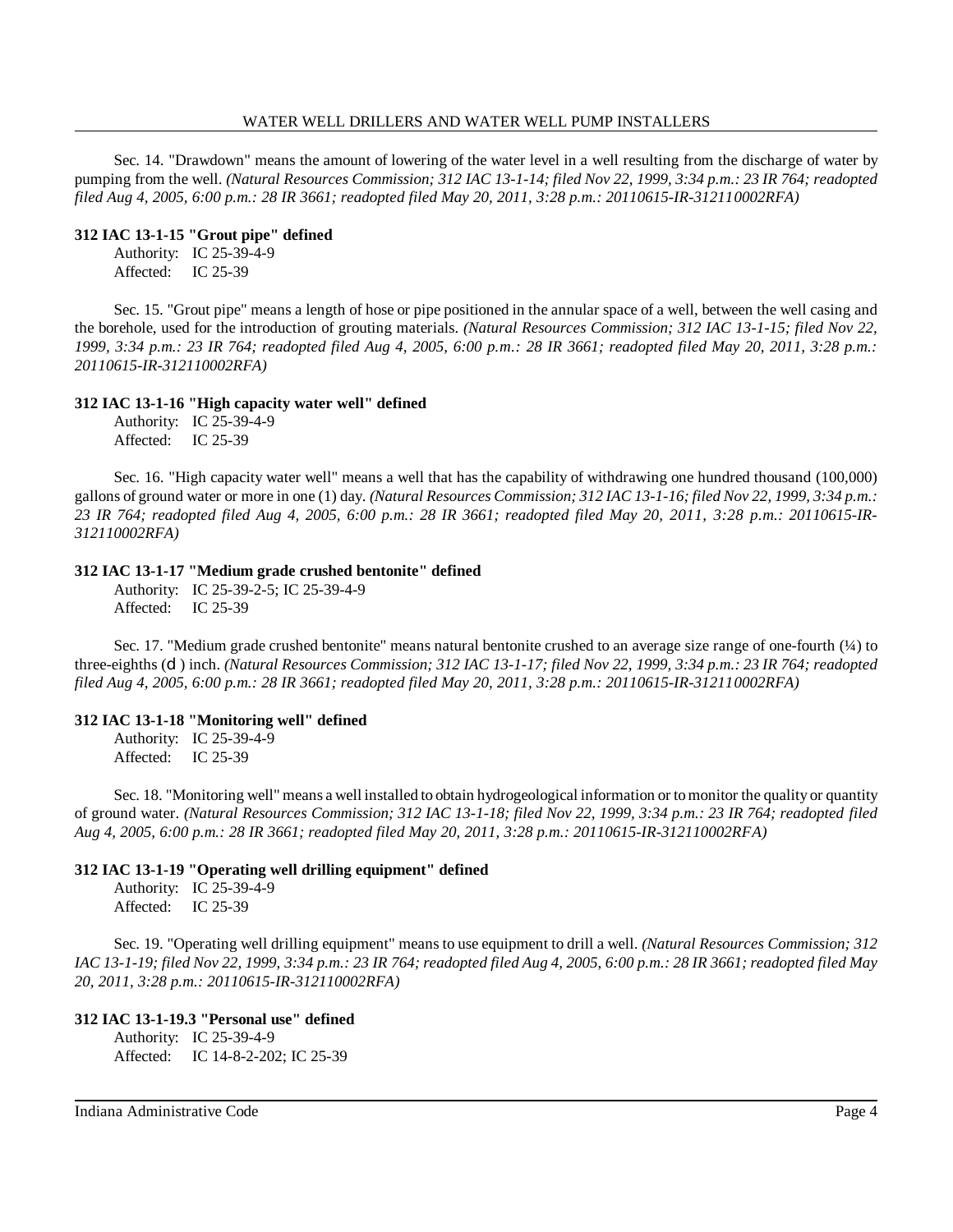Sec. 19.3. "Personal use" means the use of a water well or water well pumping equipment for water supply purposes if either: (1) located on property owned or in possession of a person as defined in IC 14-8-2-202; or

(2) with respect to a public water supply utility, possessed by a permanent employee of the public water supply utility.

*(Natural Resources Commission; 312 IAC 13-1-19.3; filed Dec 20, 2011, 1:55 p.m.: 20120118-IR-312110332FRA)*

### **312 IAC 13-1-19.5 "Pitless adapter" defined**

Authority: IC 25-39-4-9 Affected: IC 25-39

Sec. 19.5. "Pitless adapter" means an assembly of parts that:

(1) allows water to pass through the wall of the well casing or extension of the well casing;

(2) provides access to the well and the parts of the pumping system within the well;

(3) provides for the transportation of water; and

(4) protects the well from contamination at or near the surface.

*(Natural Resources Commission; 312 IAC 13-1-19.5; filed Dec 20, 2011, 1:55 p.m.: 20120118-IR-312110332FRA)*

### **312 IAC 13-1-19.7 "Pitless unit" defined**

Authority: IC 25-39-4-9 Affected: IC 25-39

Sec. 19.7. "Pitless unit" means a factory assembled device consisting of the pitless adapter, a mechanism that attaches to the well casing, and a well casing riser in a single unit to prevent contaminants from entering the well. *(Natural Resources Commission; 312 IAC 13-1-19.7; filed Dec 20, 2011, 1:55 p.m.: 20120118-IR-312110332FRA)*

### **312 IAC 13-1-20 "Public water supply well" defined**

Authority: IC 25-39-4-9 Affected: IC 25-39

Sec. 20. "Public water supply well" means a well that provides a source of water to a public water system as defined in 327 IAC 8-2-1 that serves either of the following:

(1) At least fifteen (15) service connections used by year-round residents or regularly serves at least twenty-five (25) yearround residents.

(2) At least fifteen (15) service connections used by nonresidents or regularly serves twenty-five (25) or more nonresident individuals daily for at least sixty (60) days per year.

(Natural Resources Commission; 312 IAC 13-1-20; filed Nov 22, 1999, 3:34 p.m.: 23 IR 764; readopted filed Aug 4, 2005, 6:00 *p.m.: 28 IR 3661; readopted filed May 20, 2011, 3:28 p.m.: 20110615-IR-312110002RFA; filed Dec 20, 2011, 1:55 p.m.: 20120118-IR-312110332FRA)*

## **312 IAC 13-1-20.4 "Pump installation" defined**

Authority: IC 25-39-4-9 Affected: IC 25-39

Sec. 20.4. (a) Except as provided in subsection (b), "pump installation" means placement and preparation for operation of equipment and materials used in withdrawing or obtaining water from a well. The term includes construction to enter the well and to establish seals and safeguards to protect water from contamination.

(b) The term does not apply to activities in association with a monitoring well or a dewatering well. *(Natural Resources Commission; 312 IAC 13-1-20.4; filed Dec 20, 2011, 1:55 p.m.: 20120118-IR-312110332FRA)*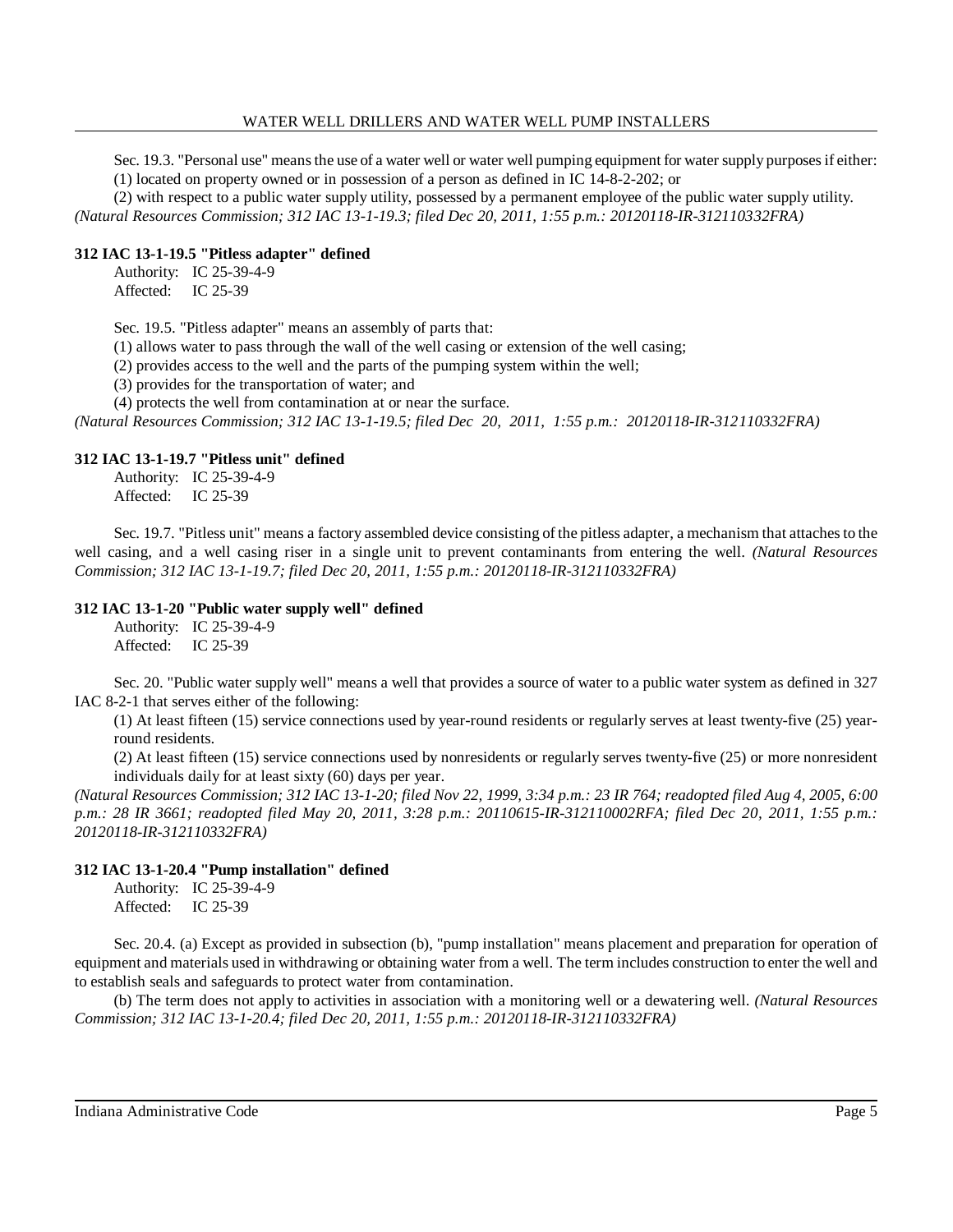#### **312 IAC 13-1-21 "Reference" defined**

Authority: IC 25-39-4-9 Affected: IC 25-39

Sec. 21. "Reference" means a person who atteststo the character and professional qualifications of an applicant for a license. (Natural Resources Commission; 312 IAC 13-1-21; filed Nov 22, 1999, 3:34 p.m.: 23 IR 765; readopted filed Aug 4, 2005, 6:00 *p.m.: 28 IR 3661; readopted filed May 20, 2011, 3:28 p.m.: 20110615-IR-312110002RFA)*

#### **312 IAC 13-1-22 "Regulatory flood" defined**

Authority: IC 25-39-4-9 Affected: IC 25-39

Sec. 22. "Regulatoryflood" hasthemeaning set forth in 310 IAC 6-1-3(32). *(Natural Resources Commission; 312 IAC 13-1-* 22; filed Nov 22, 1999, 3:34 p.m.: 23 IR 765; readopted filed Aug 4, 2005, 6:00 p.m.: 28 IR 3661; readopted filed May 20, 2011, *3:28 p.m.: 20110615-IR-312110002RFA)*

### **312 IAC 13-1-23 "Thermoplastic pipe" defined**

Authority: IC 25-39-4-9 Affected: IC 25-39

Sec. 23. "Thermoplastic pipe" means plastic well pipe made of acrylonitrile butadiene styrene, polyvinyl chloride, or rubbermodified polystyrene with standards listed in American Society of Testing Materials. *(Natural Resources Commission; 312 IAC* 13-1-23; filed Nov 22, 1999, 3:34 p.m.: 23 IR 765; readopted filed Aug 4, 2005, 6:00 p.m.: 28 IR 3661; readopted filed May 20, *2011, 3:28 p.m.: 20110615-IR-312110002RFA)*

## **312 IAC 13-1-24 "Unconsolidated aquifer" defined**

Authority: IC 25-39-4-9 Affected: IC 25-39

Sec. 24. "Unconsolidated aquifer" means geologic material or deposits, other than bedrock, that can receive, store, and transmit water in amounts that will satisfy a beneficial use. Examples of these geologic materials and deposits include sand and gravel. (Natural Resources Commission; 312 IAC 13-1-24; filed Nov 22, 1999, 3:34 p.m.: 23 IR 765; readopted filed Aug 4, 2005, *6:00 p.m.: 28 IR 3661; readopted filed May 20, 2011, 3:28 p.m.: 20110615-IR-312110002RFA; filed Dec 20, 2011, 1:55 p.m.: 20120118-IR-312110332FRA)*

## **312 IAC 13-1-24.8 "Well cap" defined**

Authority: IC 25-39-4-9 Affected: IC 25-39

Sec. 24.8. "Well cap" means a welded, threaded, glued, or mechanically attached apparatus that:

(1) overlaps the top of the well casing or pitless unit with a downward flange; and

(2) encloses the atmospheric termination of a well casing or pitless unit.

*(Natural Resources Commission; 312 IAC 13-1-24.8; filed Dec 20, 2011, 1:55 p.m.: 20120118-IR-312110332FRA)*

## **312 IAC 13-1-25 "Well pit" defined**

Authority: IC 25-39-4-9 Affected: IC 25-39

Sec. 25. "Well pit" means a subsurface excavation that contains a well. *(Natural Resources Commission; 312 IAC 13-1-25;*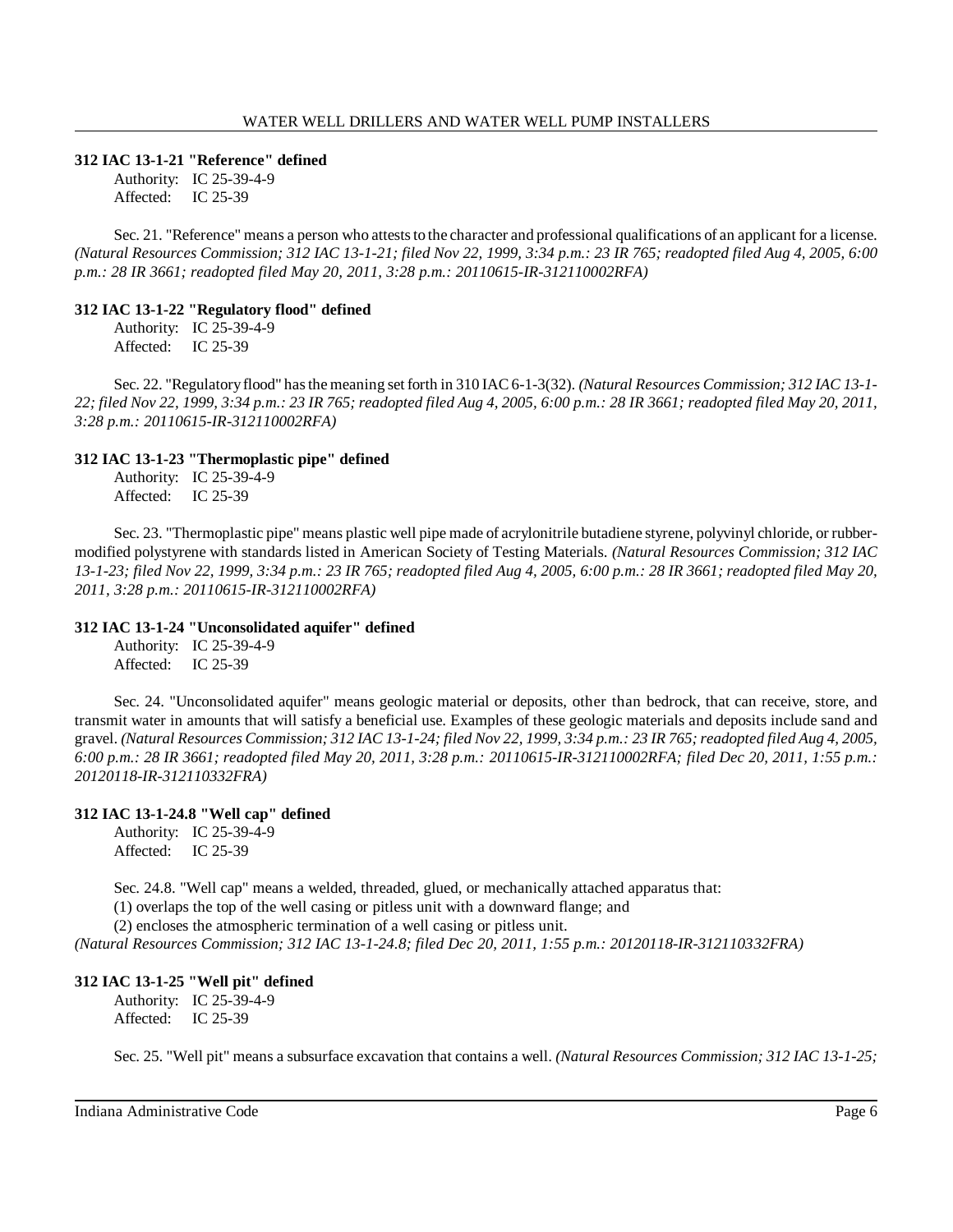filed Nov 22, 1999, 3:34 p.m.: 23 IR 765; readopted filed Aug 4, 2005, 6:00 p.m.: 28 IR 3661; readopted filed May 20, 2011, 3:28 *p.m.: 20110615-IR-312110002RFA)*

## **312 IAC 13-1-26 "Well seal" defined**

Authority: IC 25-39-4-9 Affected: IC 25-39

Sec. 26. "Well seal" means a device used to establish a watertight closure at the atmospheric termination of the well casing or pitless unit to prevent contaminants and other materials from entering a well. *(Natural Resources Commission; 312 IAC 13-1- 26; filed Dec 20, 2011, 1:55 p.m.: 20120118-IR-312110332FRA)*

## **312 IAC 13-1-27 "Well vent" defined**

Authority: IC 25-39-4-9 Affected: IC 25-39

Sec. 27. "Well vent" means an opening at the upper terminal of a well to provide:

(1) equalization of air pressure in the well; or

(2) release of gases.

*(Natural Resources Commission; 312 IAC 13-1-27; filed Dec 20, 2011, 1:55 p.m.: 20120118-IR-312110332FRA)*

# **Rule 2. Drilling License and Well Records**

## **312 IAC 13-2-1 Application form**

Authority: IC 25-39-3-2; IC 25-39-4-9 Affected: IC 25-39-3-3

Sec. 1. (a) An initial application for a license as a water well driller or water well pump installer must be completed on a departmental form and must include the following:

(1) The:

(A) name;

(B) current address;

- (C) telephone number; and
- (D) birth date;

of the applicant.

(2) The:

(A) type of drilling or pump installation equipment the applicant uses; and

(B) number of years the applicant has operated that type of equipment.

- (3) The applicable employment experience of the applicant.
- (4) The signature of the applicant attesting to or affirming the accuracy of the information on the application.

(5) The license fee established under section 2 of this rule.

(6) Statements by references under IC  $25-39-3-3(a)(2)$ .

(b) Subsequent applications must provide what is required in subsection (a)(1), (a)(4), and (a)(5). *(Natural Resources* Commission; 312 IAC 13-2-1; filed Nov 22, 1999, 3:34 p.m.: 23 IR 765; readopted filed Aug 4, 2005, 6:00 p.m.: 28 IR 3661; *readopted filed May 20, 2011, 3:28 p.m.: 20110615-IR-312110002RFA; filed Dec 20, 2011, 1:55 p.m.: 20120118-IR-312110332FRA)*

## **312 IAC 13-2-2 License fee; duplicate license**

Authority: IC 25-1-8-2; IC 25-39-3-2; IC 25-39-4-9 Affected: IC 25-39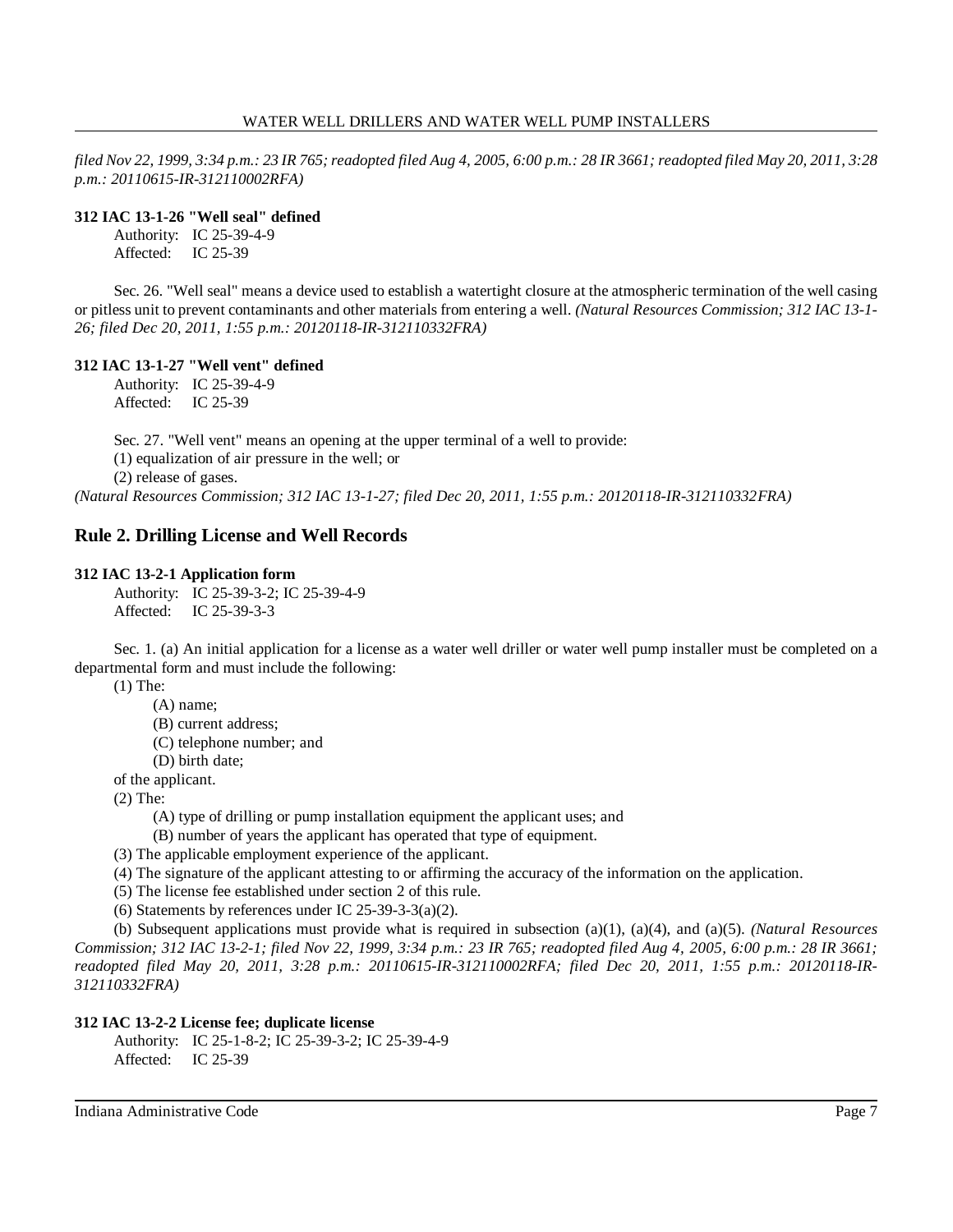Sec. 2. (a) The fee to accompany any application for a license as a water well driller or water well pump installer is one hundred dollars (\$100) for a calendar year.

(b) A person who is issued a license as a water well driller or water well pump installer may apply to the department for a duplicate license (which is effective during the same calendar year) if the original license:

(1) is lost;

(2) is stolen;

(3) is destroyed; or

(4) otherwise becomes unavailable to the driller.

*(Natural Resources Commission; 312 IAC 13-2-2; filed Nov 22, 1999, 3:34 p.m.: 23 IR 765; readopted filed Aug 4, 2005, 6:00 p.m.: 28 IR 3661; readopted filed May 20, 2011, 3:28 p.m.: 20110615-IR-312110002RFA; filed Dec 20, 2011, 1:55 p.m.: 20120118-IR-312110332FRA)*

### **312 IAC 13-2-3 License renewals and restorations**

Authority: IC 25-39-3-2; IC 25-39-4-9

Affected: IC 25-39

Sec. 3. (a) A license may be renewed for the following year, without examination, under section 1(b) of this rule. (b) An applicant for license renewal must:

(1) include a copy of forms verifying the hours of approved continuing education completed; and

(2) attest to compliance with all continuing education requirements.

(c) If at least one (1) year has passed since a person's license expired, the person must again:

(1) satisfy a competency examination;

(2) complete an application under section 1(a) of this rule; and

(3) submit a license fee;

before restoration of the license.

(d) A water well driller or water well pump installer must deliver a completed renewal application form to the division at least five (5) business days before the renewal is to become effective. *(Natural Resources Commission; 312 IAC 13-2-3; filed Nov 22, 1999, 3:34 p.m.: 23 IR 765; readopted filed Aug 4, 2005, 6:00 p.m.: 28 IR 3661; readopted filed May 20, 2011, 3:28 p.m.: 20110615-IR-312110002RFA; filed Dec 20, 2011, 1:55 p.m.: 20120118-IR-312110332FRA)*

## **312 IAC 13-2-3.3 Continuing education requirements**

Authority: IC 25-39-3-2; IC 25-39-4-9 Affected: IC 25-39

Sec. 3.3. (a) A licensed water well driller who has held a license for at least one (1) calendar year must complete at least six (6) hours of approved continuing education before December 31 of each even-numbered year and must retain the following information for each course completed:

(1) The number of hours spent in the continuing education course.

(2) The name of the person or organization presenting the continuing education course.

(3) The date, location, and title of the continuing education course.

(4) The number of hours of continuing education awarded for the course.

(b) A licensed water well pump installer who has held a license for at least one (1) calendar year must complete at least six (6) hours of approved continuing education before December 31 of each even-numbered year and must retain the following information for each course completed:

(1) The number of hours spent in the continuing education course.

(2) The name of the person or organization presenting the continuing education course.

(3) The date, location, and title of the continuing education course.

(4) The number of hours of continuing education awarded for the course.

(c) If a licensed water well driller or a licensed water well pump installer demonstrates good cause for a delay in completing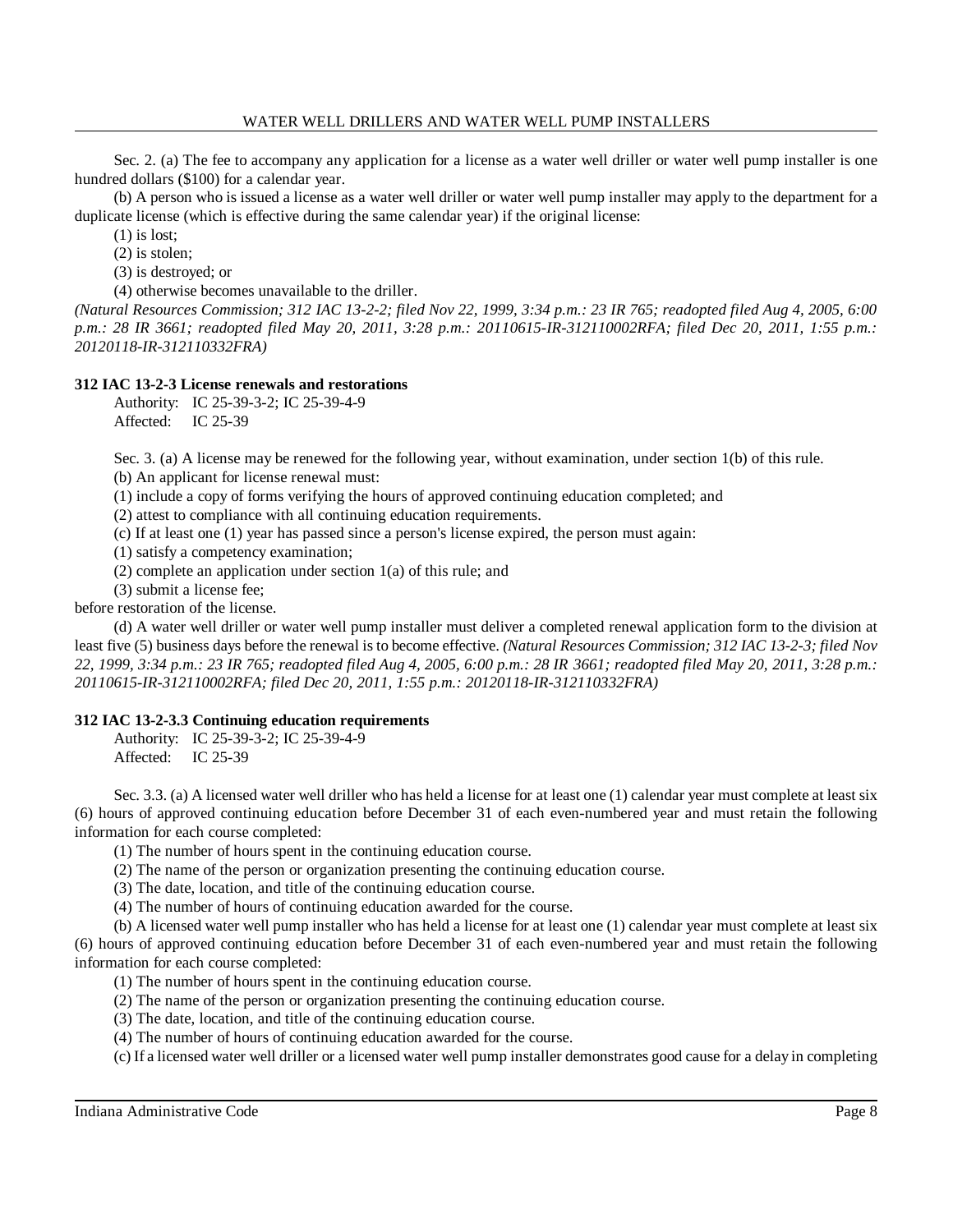continuing education requirements, the department may approve hours for continuing education that are taken after the periods prescribed by subsection (a) or (b).

(d) Hours earned under subsection *[subsections]* (a) through (c) cannot be applied to the following two (2) year cycle for continuing education.

(e) A licensed water well driller and a licensed water well pump installer must maintain verification of attendance in a continuing education course for at least three (3) years. *(Natural Resources Commission; 312 IAC 13-2-3.3; filed Dec 20, 2011, 1:55 p.m.: 20120118-IR-312110332FRA)*

## **312 IAC 13-2-3.5 Approval of continuing education courses**

Authority: IC 25-39-3-2; IC 25-39-4-9 Affected: IC 25-39

Sec. 3.5. (a) The department may approve a continuing education course for purposes of this rule that addresses one (1) of the following topics:

(1) Water well construction, rehabilitation, and abandonment.

(2) Installation and repair of water well pumping equipment.

(3) Grouting of water wells.

(4) Water well disinfection and water sample collection.

(5) Pumping test procedures and ground water resource evaluations.

(6) Evaluation and remediation of ground water contamination.

(7) Another topic approved by the department under IC 25-39.

(b) A person applying for approval of a continuing education course must provide the following information to the department:

(1) The name of the person or organization presenting the continuing education course.

(2) The title of the course and subjects that will be presented.

(3) The date, location, and time schedule of the course.

(4) The number of hours of continuing education to be awarded for the course.

(5) A course outline for each subject to be offered.

(6) The fee to be charged for each course.

(7) Any other information reasonably requested by the department.

(c) An application for approval of a continuing education course must be received by the department not lessthan thirty (30) days before the date scheduled for the course. The department shall approve, approve with conditions, or deny the application not more than ten (10) business days after receiving the application.

(d) Not more than forty-five (45) days after the continuing education course is concluded, the person conducting the course must submit the following to the department on a departmental form:

(1) The name of the person or organization presenting the continuing education course.

(2) The title of the course.

(3) The date, location, and time schedule of the course.

(4) The name of each individual attending the course.

(5) The well driller license number or pump installer license number, or both, for each person attending the course.

(6) The number of hours of continuing education each person received.

(e) The department shall maintain and make available to the public a list of future courses that are approved to meet the continuing education requirements of thisrule. *(Natural ResourcesCommission; 312 IAC 13-2-3.5; filed Dec 20, 2011, 1:55 p.m.: 20120118-IR-312110332FRA)*

## **312 IAC 13-2-3.7 Waiver or modification of continuing education requirements**

Authority: IC 25-39-3-2; IC 25-39-4-9

Affected: IC 25-39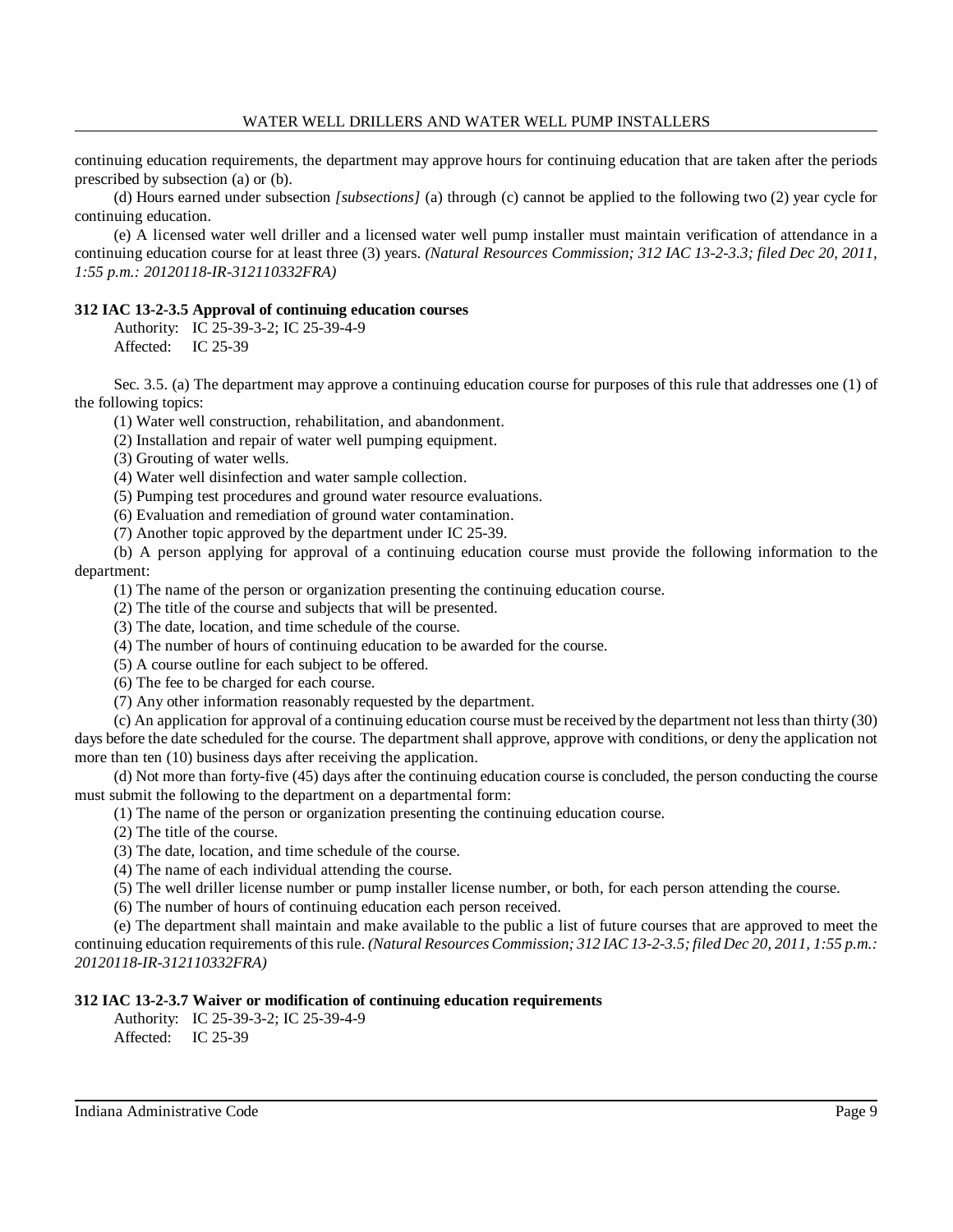Sec. 3.7. A licensed water well driller or water well pump installer may apply in writing to the department for a waiver or modification of the continuing education requirements of this rule if the well driller or pump installer:

(1) establishes that an emergency existed during the period for which the continuing education was required;

(2) has had an incapacitating illness verified by the applicant and a licensed physician; or

(3) was prevented from completing the continuing education requirement because of active military duty during the period for which the continuing education was required.

*(Natural Resources Commission; 312 IAC 13-2-3.7; filed Dec 20, 2011, 1:55 p.m.: 20120118-IR-312110332FRA)*

## **312 IAC 13-2-4 Competency examination**

Authority: IC 25-39-4-9 Affected: IC 25-39

Sec. 4. (a) A competency examination will be given by the division at least two (2) times annually. The examination will be given on a day specified by the division during the second full week of June and during the second full week of November.

(b) The fee to take the competency examination is twenty-five dollars (\$25).

(c) The competency examination is in writing, but, upon request by an applicant, an oral examination will be given.

(d) An applicant must submit a valid identification card, with a photograph of the applicant, before taking the examination. *(Natural Resources Commission; 312 IAC 13-2-4; filed Nov 22, 1999, 3:34 p.m.: 23 IR 765; readopted filed Aug 4, 2005, 6:00 p.m.: 28 IR 3661; readopted filed May 20, 2011, 3:28 p.m.: 20110615-IR-312110002RFA)*

## **312 IAC 13-2-5 Statement by a reference**

Authority: IC 25-39-4-9 Affected: IC 25-39

Sec. 5. A statement by a reference shall include the following information:

(1) The state of residence of the reference.

(2) The full name, address, telephone number, and occupation of the reference.

(3) The length of time the reference has known the applicant.

(4) How the reference is familiar with the applicant's work.

(5) A general statement regarding their evaluation of the applicant's professional competency.

(6) The signature of the reference attesting to or affirming the accuracy of the information on the reference form. *(Natural Resources Commission; 312 IAC 13-2-5; filed Nov 22, 1999, 3:34 p.m.: 23 IR 766; readopted filed Aug 4, 2005, 6:00 p.m.: 28 IR 3661; readopted filed May 20, 2011, 3:28 p.m.: 20110615-IR-312110002RFA)*

## **312 IAC 13-2-6 Well records**

Authority: IC 25-39-4-1; IC 25-39-4-9 Affected: IC 25-39

Sec. 6. Within thirty (30) days after completion of a well, a water well driller must submit, on a departmental form or division-approved form, accurate records for each well drilled to include the following information:

(1) The method of well construction.

(2) The proposed use of the well, for example:

- (A) residential;
- (B) industrial;
- (C) monitoring; or
- (D) dewatering.

(3) Pumping information, including each of the following:

(A) The type of pump and the depth of the pump setting (if applicable).

(B) Whether the well was bailer, air, or pump tested.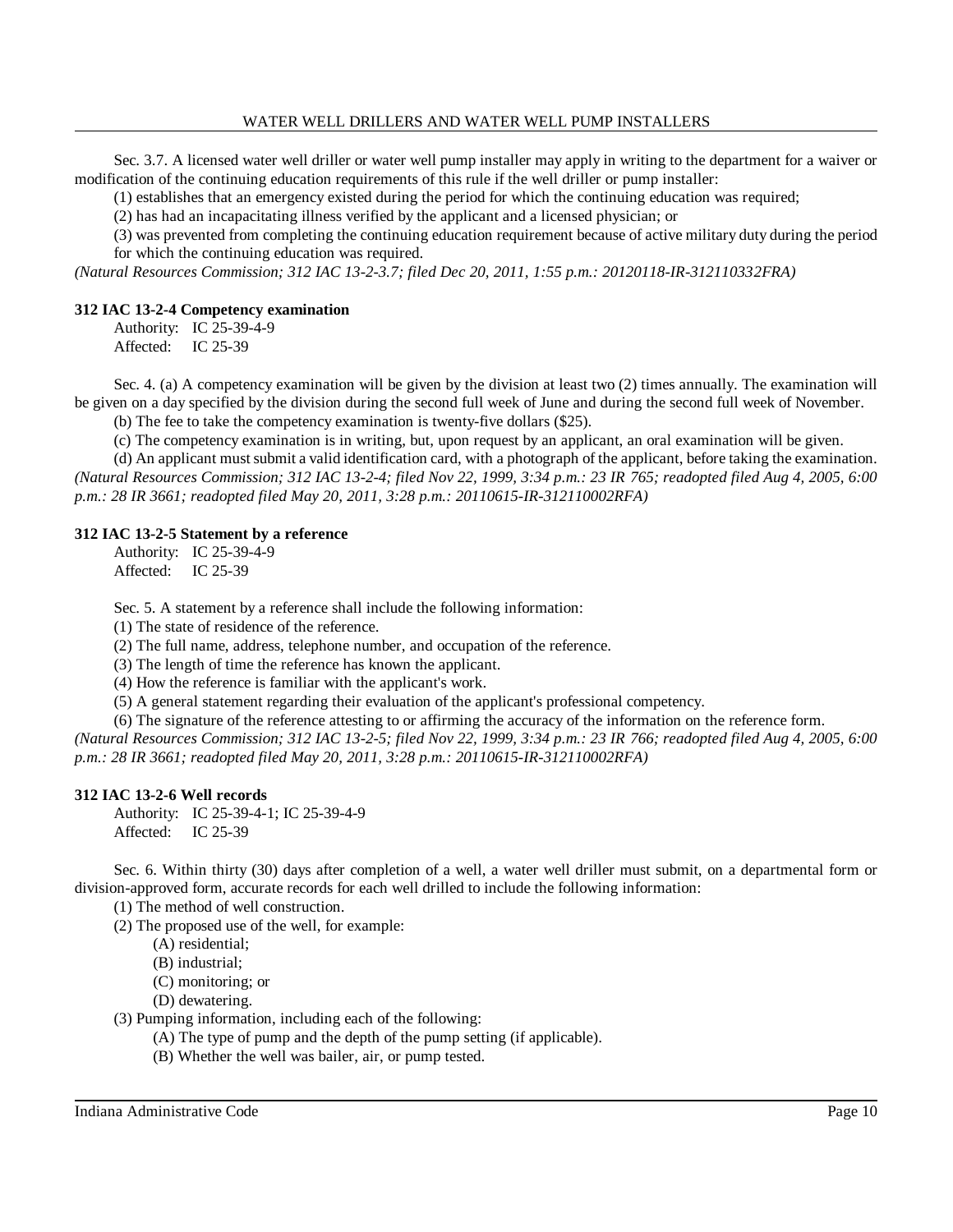(C) The test rate and length of time of test pumping.

- (4) Specifications for the well casing and the well screen.
- (5) The inside diameter of the well.
- (6) The total depth of the well.
- (7) The static water level in the well.
- (8) The name, address, and telephone number of the owner (and the builder, if different from the owner).
- (9) The name and address of the drilling company.
- (10) The name and license number of the equipment operator.
- (11) The type and thickness of formations or materials encountered, including the following:
	- (A) Color.
		- (B) Hardness.
		- (C) A geological description.

(12) A statement of the accuracy of the information contained on the form that is signed by the water well driller or an authorized representative upon an affirmation or attestation.

(13) The type, depth, and thickness of grouting materials and method of installation.

(14) Specific roadway directions to the well, including a reference to the nearest major highway or street intersection. *(Natural Resources Commission; 312 IAC 13-2-6; filed Nov 22, 1999, 3:34 p.m.: 23 IR 766; readopted filed Aug 4, 2005, 6:00*

*p.m.: 28 IR 3661; readopted filed May 20, 2011, 3:28 p.m.: 20110615-IR-312110002RFA; filed Dec 20, 2011, 1:55 p.m.: 20120118-IR-312110332FRA)*

## **Rule 3. Well Drilling Procedures and Well Locations**

### **312 IAC 13-3-1 Operations at drilling site**

Authority: IC 25-39-4-2; IC 25-39-4-9 Affected: IC 25-39

Sec. 1. A water well driller or water well pump installer must operate all equipment according to generally accepted standards in the industry. The driller or pump installer is responsible for initiating, maintaining, and supervising operations and must take appropriate precautions to prevent damage, injury, or other loss to persons and property at the drilling site. *(Natural Resources Commission; 312 IAC 13-3-1; filed Nov 22, 1999, 3:34 p.m.: 23 IR 766; readopted filed Aug 4, 2005, 6:00 p.m.: 28 IR 3661; readopted filed May 20, 2011, 3:28 p.m.: 20110615-IR-312110002RFA; filed Dec 20, 2011, 1:55 p.m.: 20120118-IR-312110332FRA)*

#### **312 IAC 13-3-2 Well locations**

Authority: IC 25-39-4-2; IC 25-39-4-9 Affected: IC 25-39

Sec. 2. (a) A well shall be located as follows:

(1) To use every natural protection to promote the maintenance of the well and its surroundings, and to protect the quantity and quality of ground water encountered during the construction of the well.

(2) As far as practicable from any:

(A) high capacity well; and

(B) known contamination source.

(3) To protect the well against surface water ponding, drainage, or flooding. Earthen materials shall be placed around the pitless unit or finished well casing in a manner to drain surface water away from the well. The finished well casing or pitless unit shall extend at least one (1) foot above the ground level and, if located in a designated flood hazard area, must:

(A) be at least two (2) feet above the elevation of the regulatory flood; or

(B) be equipped with a watertight pitless unit cap or well seal and vented to an elevation at least two (2) feet above the elevation of the regulatory flood.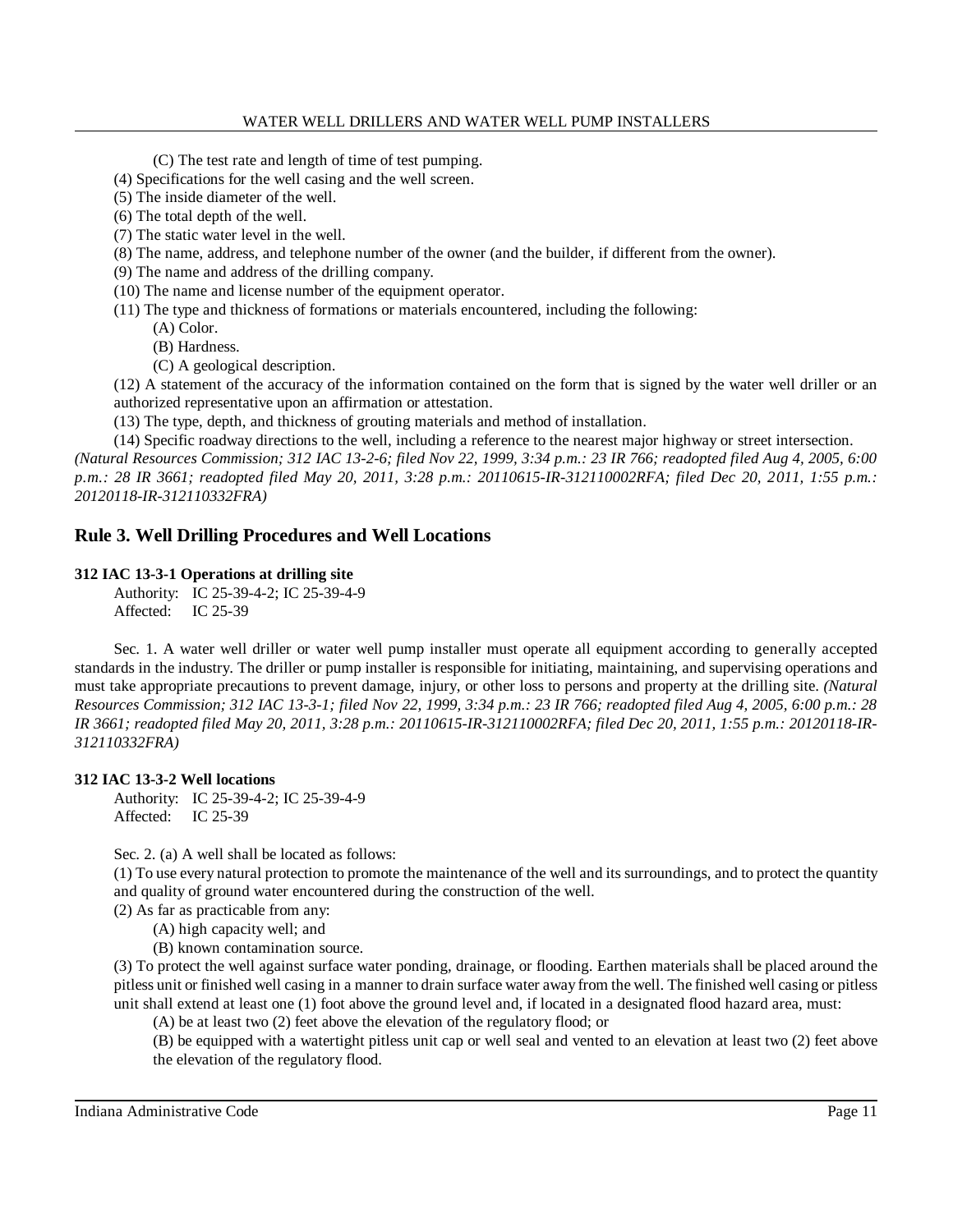(b) Thissection does not apply to a monitoring well or a dewatering well. *(Natural Resources Commission; 312 IAC 13-3-2;* filed Nov 22, 1999, 3:34 p.m.: 23 IR 766; readopted filed Aug 4, 2005, 6:00 p.m.: 28 IR 3661; readopted filed May 20, 2011, 3:28 *p.m.: 20110615-IR-312110002RFA)*

#### **312 IAC 13-3-3 Standards for wells drilled adjacent to buildings**

Authority: IC 25-39-4-2; IC 25-39-4-9 Affected: IC 25-39

Sec. 3. (a) This section establishes standards for the placement of a well that is near a building.

(b) The center line of a well located outside and adjacent to a building shall, if extended vertically, clear any projection from the building by not less than five (5) feet.

(c) A wellshall be reasonablyaccessible to equipment for proper cleaning, repair, testing, inspection, and other maintenance. *(Natural Resources Commission; 312 IAC 13-3-3; filed Nov 22, 1999, 3:34 p.m.: 23 IR 767; readopted filed Aug 4, 2005, 6:00 p.m.: 28 IR 3661; readopted filed May 20, 2011, 3:28 p.m.: 20110615-IR-312110002RFA)*

## **Rule 4. Well Equipment and Installation Specifications**

#### **312 IAC 13-4-1 Casing**

Authority: IC 25-39-4-2; IC 25-39-4-9 Affected: IC 25-39

Sec. 1. (a) This section establishes minimum casing requirements.

(b) A new well shall be equipped with casing having an inside diameter of at least two (2) inches. The inside diameter of the well casing shall allow for easy installation and future removal of the permanent pumping equipment.

(c) A well must be cased to a depth of at least twenty-five (25) feet below the ground surface unless otherwise approved by the division.

(d) Casing shall be constructed of a steel or thermoplastic material or a casing specified in subsection (f). Ferrous casing shall be new, first class material that meets the American Society of Testing Materials (ASTM) standards ASTM A-120 (1984) or ASTM A-53 (1987) or American Petroleum Institute (API) standards API-5A or API-5L (1987). Thermoplastic pipe shall comply with ASTM F-480 (1981).

(e) Casing used under this section must be new. Casing that is salvaged within thirty (30) days of the installation of a well is considered new if the casing is still in new condition.

(f) Steel, thermoplastic or NSF certified fiberglass pipe, or concrete tile shall be used in bucket wells. This casing shall be new material.

(g) No finished well casing shall be cut below the ground surface except to install a pitless well adapter or as specified in 312 IAC 13-6-2(b)(1) or 312 IAC 13-6-2(c)(2). A pitless adapter must meet the requirements of section 3 of this rule.

(h) Upon installation, a well casing shall be fitted with a temporary cap that remains in place until pumping equipment or a pitless adapter is installed. The cap shall be a type that prevents vermin or other potential contaminants from entering the well.

(i) This section does not apply to a monitoring well or a dewatering well. *(Natural Resources Commission; 312 IAC 13-4-1;* filed Nov 22, 1999, 3:34 p.m.: 23 IR 767; filed Oct 9, 2001, 4:32 p.m.: 25 IR 708; readopted filed Aug 4, 2005, 6:00 p.m.: 28 IR *3661; readopted filed May 20, 2011, 3:28 p.m.: 20110615-IR-312110002RFA)*

#### **312 IAC 13-4-2 Well screens**

Authority: IC 25-39-4-2; IC 25-39-4-9 Affected: IC 25-39

Sec. 2. (a) A well drilled in an unconsolidated formation shall be equipped with a well screen having adequate openings to provide for maximum water transmittance with respect to the size of the water bearing formation or gravel pack.

(b) Approved screen materials are stainless steel, brass, bronze, fiberglass, and polyvinyl chloride or acrylonitrile butadiene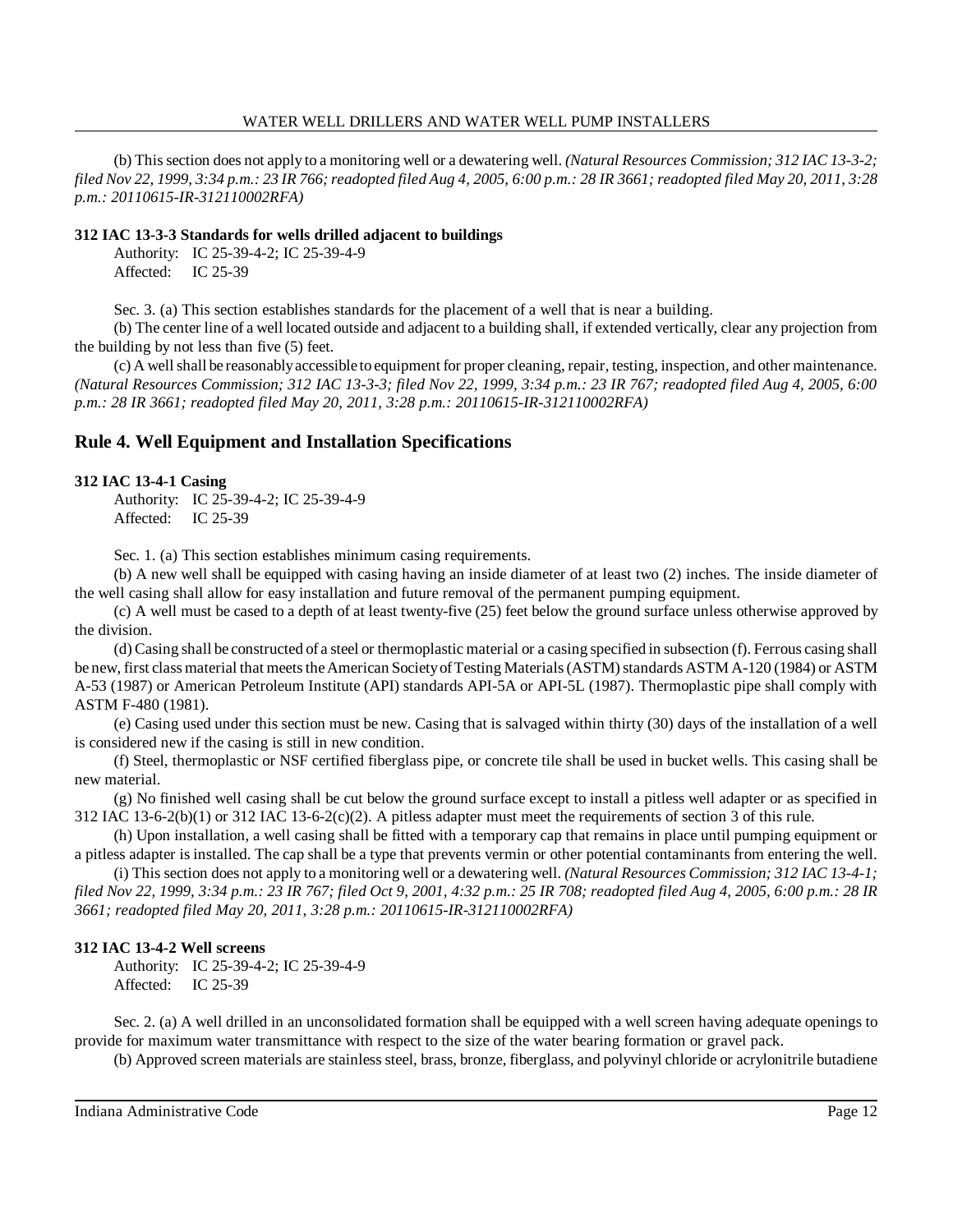styrene plastic.

(c) Thissection does not apply to a monitoring well or a dewatering well. *(Natural Resources Commission; 312 IAC 13-4-2;* filed Nov 22, 1999, 3:34 p.m.: 23 IR 767; readopted filed Aug 4, 2005, 6:00 p.m.: 28 IR 3661; readopted filed May 20, 2011, 3:28 *p.m.: 20110615-IR-312110002RFA)*

## **312 IAC 13-4-3 Pitless units and pitless adapters**

Authority: IC 25-39-4-2; IC 25-39-4-9 Affected: IC 25-39

Sec. 3. (a) A pitless unit shall:

(1) extend the upper end of the well casing at least one (1) foot above the ground level; and

(2) be affixed to the well casing in a manner that is watertight by:

- (A) threading;
- (B) welding (including gluing); or
- (C) a mechanical connection.

(b) The cap, cover, or seal of the pitless unit shall:

(1) be self-draining and overlap the top of the casing extension with a downward flange;

(2) fit securely on the well casing; and

(3) be tamper resistant.

(c) A pitless unit shall be installed under 312 IAC 13-3-2(a)(3).

(d) A pitless adapter shall be constructed and installed to:

(1) prevent the entrance of contaminants through openings in the well casing to which the adapter is attached; and

(2) provide consistency with the Water Systems Council Listing of Products for PAS-97(04).

*(Natural Resources Commission; 312 IAC 13-4-3; filed Nov 22, 1999, 3:34 p.m.: 23 IR 767; readopted filed Aug 4, 2005, 6:00 p.m.: 28 IR 3661; readopted filed May 20, 2011, 3:28 p.m.: 20110615-IR-312110002RFA; filed Dec 20, 2011, 1:55 p.m.: 20120118-IR-312110332FRA)*

## **312 IAC 13-4-3.5 Water well pump installation**

Authority: IC 25-39-4-2; IC 25-39-4-9 Affected: IC 25-39

Sec. 3.5. (a) Unless otherwise approved by the department, a water well that is completed:

(1) in an unconsolidated aquifer shall be equipped with a pumping apparatus that provides at least twenty (20) feet of available drawdown; and

(2) in a bedrock aquifer shall be equipped with a pumping apparatus that provides at least fifty (50) feet of available drawdown.

(b) This section does not apply to a monitoring well or a dewatering well. *(Natural Resources Commission; 312 IAC 13-4- 3.5; filed Dec 20, 2011, 1:55 p.m.: 20120118-IR-312110332FRA)*

## **312 IAC 13-4-4 Well pits**

Authority: IC 25-39-4-2; IC 25-39-4-9 Affected: IC 25-39

Sec. 4. (a) The design of a well pit that contains a well must be approved by the division before construction.

(b) This section does not apply to a monitoring well. *(Natural Resources Commission; 312 IAC 13-4-4; filed Nov 22, 1999,* 3:34 p.m.: 23 IR 767; readopted filed Aug 4, 2005, 6:00 p.m.: 28 IR 3661; readopted filed May 20, 2011, 3:28 p.m.: 20110615-IR-*312110002RFA)*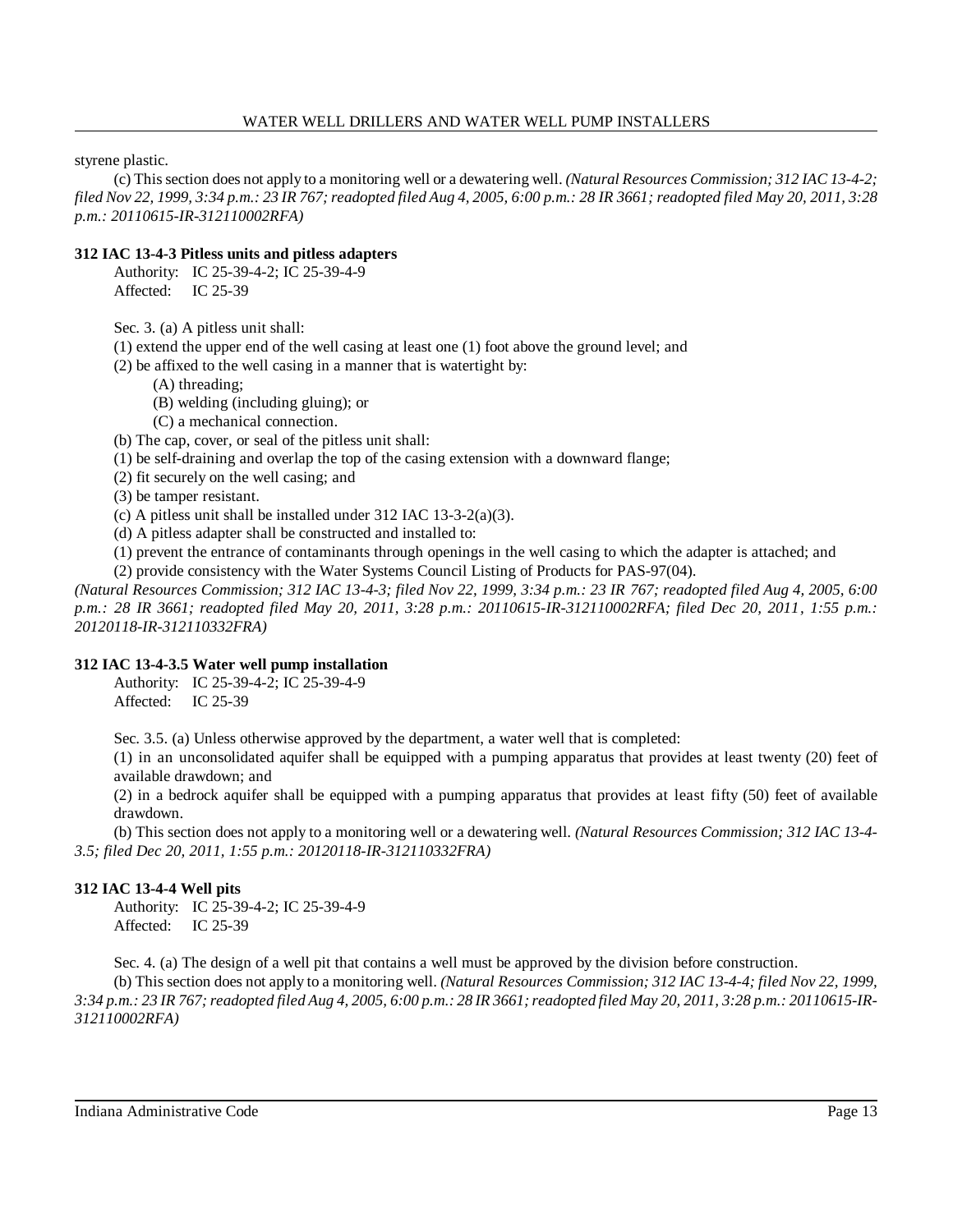## **312 IAC 13-4-5 Construction water**

Authority: IC 25-39-4-2; IC 25-39-4-9 Affected: IC 25-39

Sec. 5. Water used in the drilling process shall be obtained from a source that will not result in contamination of the well or water bearing zones penetrated by the well. *(Natural Resources Commission; 312 IAC 13-4-5; filed Nov 22, 1999, 3:34 p.m.: 23 IR 768; readopted filed Aug 4, 2005, 6:00 p.m.: 28 IR 3661; readopted filed May 20, 2011, 3:28 p.m.: 20110615-IR-312110002RFA)*

# **Rule 5. Grouting of Wells**

## **312 IAC 13-5-1 Materials and installation**

Authority: IC 25-39-4-2; IC 25-39-4-9 Affected: IC 25-39

Sec. 1. (a) This section governs grouting materials and the installation of grouting materials for new wells.

(b) Grouting materials shall consist of:

(1) neat cement with no more than five percent (5%) by weight of bentonite additive;

(2) bentonite slurry (which can include polymers designed to retard swelling);

(3) pelletized, granular, medium grade, or coarse grade crushed bentonite; or

(4) other materials approved by the commission.

(c) This section applies if neat cement or a bentonite slurry is used for grouting. The cement or slurry shall be pumped into place from the bottom of the annular space upward in a continuous operation with a grout pipe or the well casing using the positive displacement method.

(d) Grouting material, other than neat cement or bentonite slurry, shall be introduced in a manner to prevent bridging of the annulus between the outside of the well casing and the borehole.

(e) A borehole annulus shall be grouted upon the earlier of the following:

(1) Within twenty-four (24) hours after the installation of the well casing.

(2) Before drilling equipment is removed from the site.

(f) This section does not apply to a public water supply well. The installation of a public water supply well is governed by 327 IAC 8-3.4. (Natural Resources Commission; 312 IAC 13-5-1; filed Nov 22, 1999, 3:34 p.m.: 23 IR 768; readopted filed Aug *4, 2005, 6:00 p.m.: 28 IR 3661; readopted filed May 20, 2011, 3:28 p.m.: 20110615-IR-312110002RFA)*

# **Rule 6. Minimum Well Construction Standards**

## **312 IAC 13-6-1 Rotary or augered wells**

Authority: IC 25-39-4-2; IC 25-39-4-9 Affected: IC 25-39

Sec. 1. (a) This section governs the construction of wells by rotary or auger drilling methods.

(b) A well shall be drilled and equipped with a casing having a minimum of two (2) inches inside diameter installed in an open hole having a diameter of at least two (2) inches greater than the outside diameter of the casing.

(c) A well shall be cased to a minimum depth of twenty-five (25) feet below the ground surface unless otherwise approved by the division.

(d) A well shall have a minimum of twenty-five (25) feet of the borehole annulus pressure grouted with neat cement or a bentonite slurry unless otherwise approved by the division.

(e) A well penetrating bedrock shall have the borehole annulus pressure grouted with neat cement or a bentonite slurry from the bottom of the well casing, or the top of the formation packer to the ground surface (or to four (4) feet below the ground surface if a pitless adapter is installed).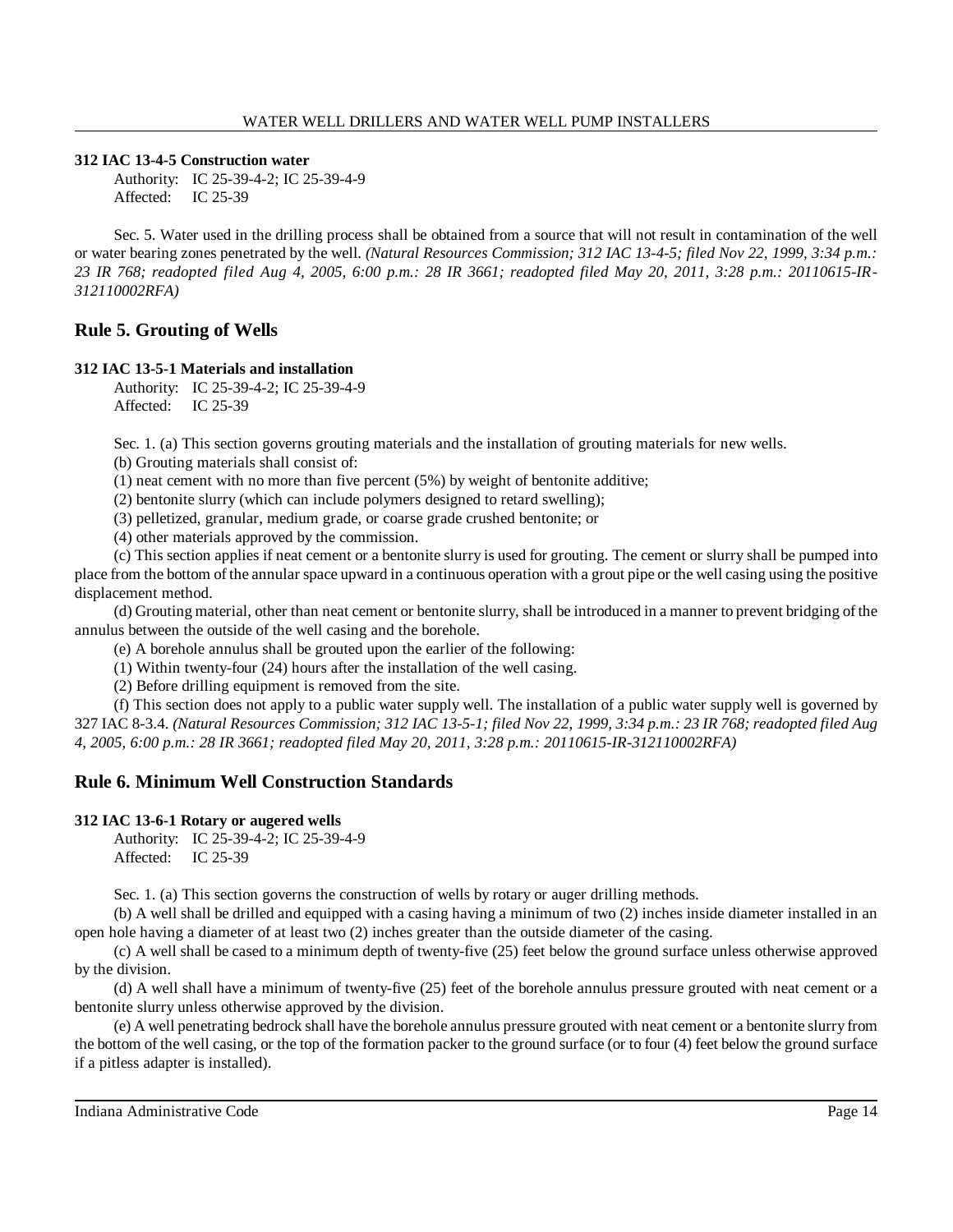(f) A well constructed in an unconsolidated aquifer shall have the borehole annulus pressure grouted with neat cement or a bentonite slurry from the top of the natural or introduced gravel pack to the ground surface (or to four (4) feet below the ground surface if a pitless adapter is installed). The gravel pack shall not extend more than ten (10) feet above the top of the well screen unless otherwise approved by the division.

(g) This section does not apply to any of the following:

- (1) A monitoring well.
- (2) A dewatering well.
- (3) A public water supply well.

The installation of a public water supply well is governed by 327 IAC 8-3.4. *(Natural Resources Commission; 312 IAC 13-6-1;* filed Nov 22, 1999, 3:34 p.m.: 23 IR 768; readopted filed Aug 4, 2005, 6:00 p.m.: 28 IR 3661; readopted filed May 20, 2011, 3:28 *p.m.: 20110615-IR-312110002RFA)*

## **312 IAC 13-6-2 Bucket wells**

Authority: IC 25-39-4-2; IC 25-39-4-9 Affected: IC 25-39

Sec. 2. (a) This section governs the construction of wells by bucket rig drilling methods.

(b) A bucket well installed as buried slab construction shall conform with the following:

(1) The well casing shall terminate not less than ten (10) feet below the ground surface. The casing shall meet the requirements contained in 312 IAC 13-4-1 and must be firmly embedded in or connected to a pipe, a minimum of two (2) inches inside diameter, cast in a reinforced buried concrete slab, or attached to a NSF certified fiberglass cap with a watertight mechanical or glued connection. Fiberglass well casing may be slotted below the ground surface to allow for the transmittance of water into the well.

(2) The annular opening between the well casing and the well bore shall be filled with washed graded gravel from the bottom of the well to the concrete slab or the fiberglass. The annular space between the pipe and borehole shall be sealed with concrete or granular, pelletized, or coarse grade crushed bentonite at least six (6) inches thick. The remainder of the borehole shall be filled with clean earth and thoroughly tamped to minimize settling.

(c) A bucket well installed not using buried slab construction shall conform with the following:

(1) A well shall have a borehole with an inside diameter at least two (2) inches larger than the outside diameter of the lining or well casing.

(2) The well shall have a continuous watertight lining of steel or fiberglass casing or concrete extending at least five (5) feet below the ground surface. The casing shall meet the requirements contained in 312 IAC 13-4-1. Fiberglass well casing may be slotted below the ground surface to allow for the transmittance of water into the well.

(3) The annulus between the inside diameter of the borehole and the outside diameter of the well casing shall be filled with washed graded gravel from the bottom of the well to a depth at least five (5) feet below the ground surface. The remaining annulus shall be sealed with neat cement, bentonite slurry, or granular, pelletized, medium grade, or coarse grade crushed bentonite from ground level to at least five (5) feet below ground level.

(4) A reinforced cover slab at least four (4) inches thick with a diameter larger than the casing or a NSF certified fiberglass cap shall be provided. Vents or pump piping that exits through the slab shall have the pipe sleeves cast in place. Vents or pump piping that exits through the fiberglass cap or casing shall be attached with a watertight mechanical or glued connection. The top of the slab or fiberglass cap shall be sloped to drain to all sides. A watertight joint shall be made where the slab rests on the well lining using a watertight sealing compound. If a manhole is installed, the manhole shall have a metal curb cast in the concrete slab and extending four (4) inches above the slab. The manhole shall have a watertight cover with the sides to overhang the curb at least two (2) inches. A vent shall be installed in a concrete slab and shall consist of a metal pipe extending above the slab with the open end turned down and at least six (6) inches above the slab. The open end shall be covered with sixteen (16) mesh or finer screen made of durable material. A vent shall be installed in a fiberglass cap or casing and shall consist of a metal or plastic pipe extending at least six (6) inches above the cap or away from the casing with the open end turned down.

(5) A hole drilled in the concrete casing for a below ground discharge line shall be sealed on the inside and outside of the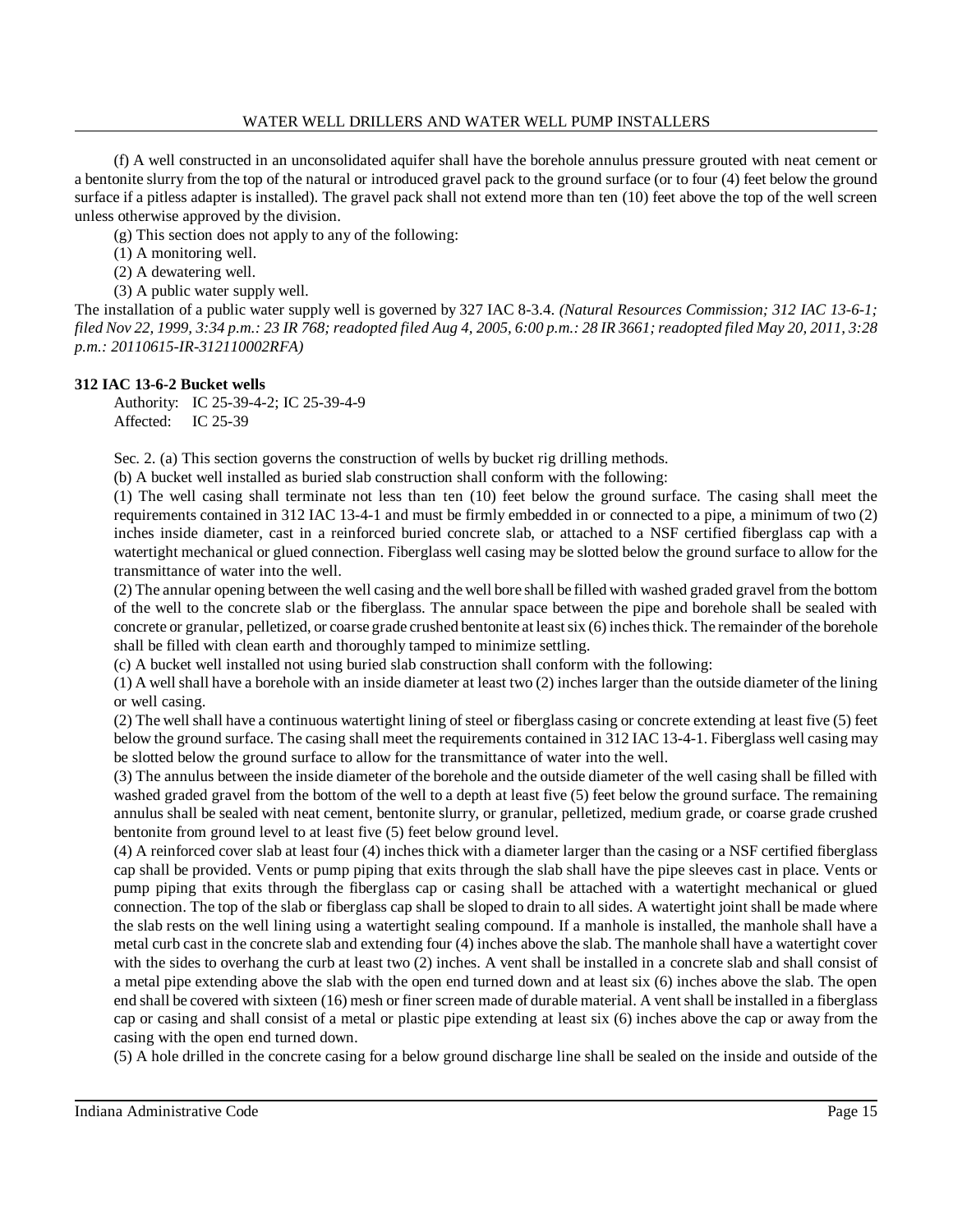well casing with concrete or a mastic compound. Fiberglass casing equipped with a below ground discharge line shall have the discharge line attached with a watertight mechanical or glued connection.

 $(6)$  In a bucket well where casing is used with an inside diameter of less than twelve  $(12)$  inches that extends the entire depth of the borehole, the graded gravel filling the annular space between the inside of the borehole and outside of the casing shall terminate not less than ten (10) feet below ground surface. The borehole annulus shall be filled with granular, pelletized, or coarse grade crushed bentonite a minimum of six (6) inches thick and the remainder of the borehole shall be filled with clean earth and thoroughly tamped to minimize settling.

(d) This section does not apply to any of the following:

(1) A monitoring well.

(2) A dewatering well.

(3) A public water supply well.

The installation of a public water supply well is governed by 327 IAC 8-3.4. *(Natural Resources Commission; 312 IAC 13-6-2;* filed Nov 22, 1999, 3:34 p.m.: 23 IR 768; filed Oct 9, 2001, 4:32 p.m.: 25 IR 709; readopted filed Aug 4, 2005, 6:00 p.m.: 28 IR *3661; readopted filed May 20, 2011, 3:28 p.m.: 20110615-IR-312110002RFA)*

## **312 IAC 13-6-3 Cable tool or jetted wells**

Authority: IC 25-39-4-2; IC 25-39-4-9 Affected: IC 25-39

Sec. 3. (a) This section governs the construction of wells by cable tool or jetting methods.

(b) A well installed bycable tool or jetting shall be equipped with casing having a minimum oftwo (2) inchesinside diameter and be cased a minimum of twenty-five (25) feet below ground surface.

(c) If well casing is driven or jetted, a borehole with an inside diameter at least two (2) inches greater than the outside diameter of the casing to be driven shall be dug at least three (3) feet, but not more than five (5) feet, below ground surface. The casing shall be centered in the larger diameter borehole. A bentonite slurry, granular bentonite, or medium grade crushed bentonite shall fill the annulus during the installation of the well casing. Notwithstanding 312 IAC 13-5-1(c), bentonite slurry may be introduced into the borehole annulus by gravity methods during the installation of the well casing.

(d) Unless otherwise approved by the division, a well must be grouted under section 1 of this rule if either of the following conditions exist:

(1) A larger diameter temporary casing is used to install a smaller diameter permanent well casing.

(2) A later diameter borehole is drilled to install a smaller diameter well casing.

(e) This section does not apply to a monitoring well, a dewatering well, or a public water supply well. The installation of a public water supply well is governed by327 IAC 8-3.4. *(Natural Resources Commission; 312 IAC 13-6-3; filed Nov 22, 1999, 3:34* p.m.: 23 IR 769; readopted filed Aug 4, 2005, 6:00 p.m.: 28 IR 3661; readopted filed May 20, 2011, 3:28 p.m.: 20110615-IR-*312110002RFA)*

# **Rule 7. Well Yield**

## **312 IAC 13-7-1 Well yield**

Authority: IC 25-39-4-9 Affected: IC 25-39

Sec. 1. (a) Every well (which is to be equipped with a pump) shall be tested for yield. The well shall be test pumped at a capacity at least equal to the pumping rate desired from the well during normal usage.

(b) A well shall be developed and tested at capacity for a minimum of one (1) hour. The yield and drawdown shall be recorded.

(c) Pumping equipment shall be installed at a depth to allow for drawdown caused by:

(1) the pumping equipment itself; and

(2) seasonal water level fluctuations.

Indiana Administrative Code Page 16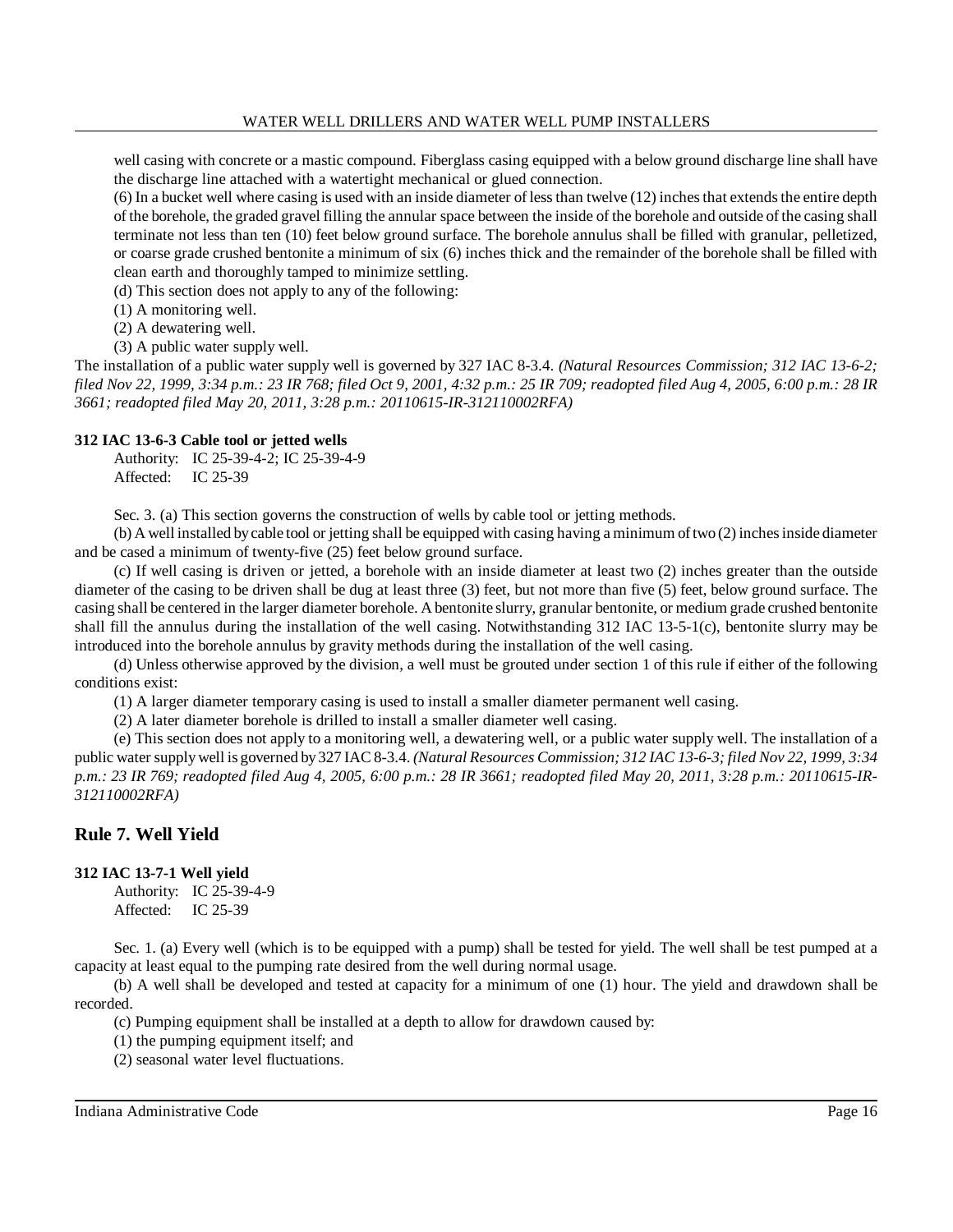(d) Thissection does not apply to a monitoring well or a dewatering well. *(Natural Resources Commission; 312 IAC 13-7-1;* filed Nov 22, 1999, 3:34 p.m.: 23 IR 769; readopted filed Aug 4, 2005, 6:00 p.m.: 28 IR 3661; readopted filed May 20, 2011, 3:28 *p.m.: 20110615-IR-312110002RFA)*

## **Rule 8. Other Wells and Structures**

## **312 IAC 13-8-1 Geothermal heat pump wells**

Authority: IC 14-10-2-4; IC 25-39-4-2; IC 25-39-4-9 Affected: IC 25-39

Sec. 1. (a) This section establishes standards for drilling ground water heat pump systems that are in addition to the general requirements for drilling a well under 312 IAC 12.

(b) If a return well is used with an open loop system, its design must provide water transmitting capacity that is at least one and one-half (1 1/2) times the required water supply of the heat pump unit.

(c) With respect to a vertical closed loop system, boreholes must be pressure grouted from the bottom of the borehole to the ground surface with a neat cement or high solids bentonite grout that, to enhance thermal conductivity, may contain any of the following:

(1) Sand.

(2) Graphite.

(3) Another material approved by the division.

*(Natural Resources Commission; 312 IAC 13-8-1; filed Nov 22, 1999, 3:34 p.m.: 23 IR 770; readopted filed Aug 4, 2005, 6:00 p.m.: 28 IR 3661; filed Jul 14, 2006, 1:23 p.m.: 20060809-IR-312050341FRA; readopted filed May 20, 2011, 3:28 p.m.: 20110615-IR-312110002RFA; filed Jan 23, 2015, 10:22 a.m.: 20150218-IR-312140204FRA)*

## **312 IAC 13-8-2 Radial collector wells**

Authority: IC 25-39-4-2; IC 25-39-4-9 Affected: IC 25-39

Sec. 2. Plans and specifications for a radial collector well must be approved by the division before drilling begins. Factors to be considered by the division include the following:

(1) The depth of the well.

(2) Well casing materials.

(3) Well sealing procedures.

(4) Types of aquifer materials.

(5) The location of the proposed well.

*(Natural Resources Commission; 312 IAC 13-8-2; filed Nov 22, 1999, 3:34 p.m.: 23 IR 770; readopted filed Aug 4, 2005, 6:00 p.m.: 28 IR 3661; readopted filed May 20, 2011, 3:28 p.m.: 20110615-IR-312110002RFA)*

## **312 IAC 13-8-3 Monitoring wells**

Authority: IC 14-10-2-4; IC 25-39-4-2; IC 25-39-4-9 Affected: IC 25-39

Sec. 3. (a) This section establishes standards for monitoring wells that are in addition to the general requirements for drilling a well under this article.

(b) A monitoring well shall be equipped with casing. The composition, wall thickness, and nominal diameter of the casing shall be sufficient to allow the well to be used for its intended purpose.

(c) Monitoring well casing shall be new first class material that meets the American Society of Testing Materials (ASTM) standards ASTM A-120 (1984) or ASTM A-53 (1987) or the American Petroleum Institute (API) standards API-5A or API-5L (1987). Thermoplastic pipe shall comply with ASTM F-480 (1981). Well casing shall be as follows: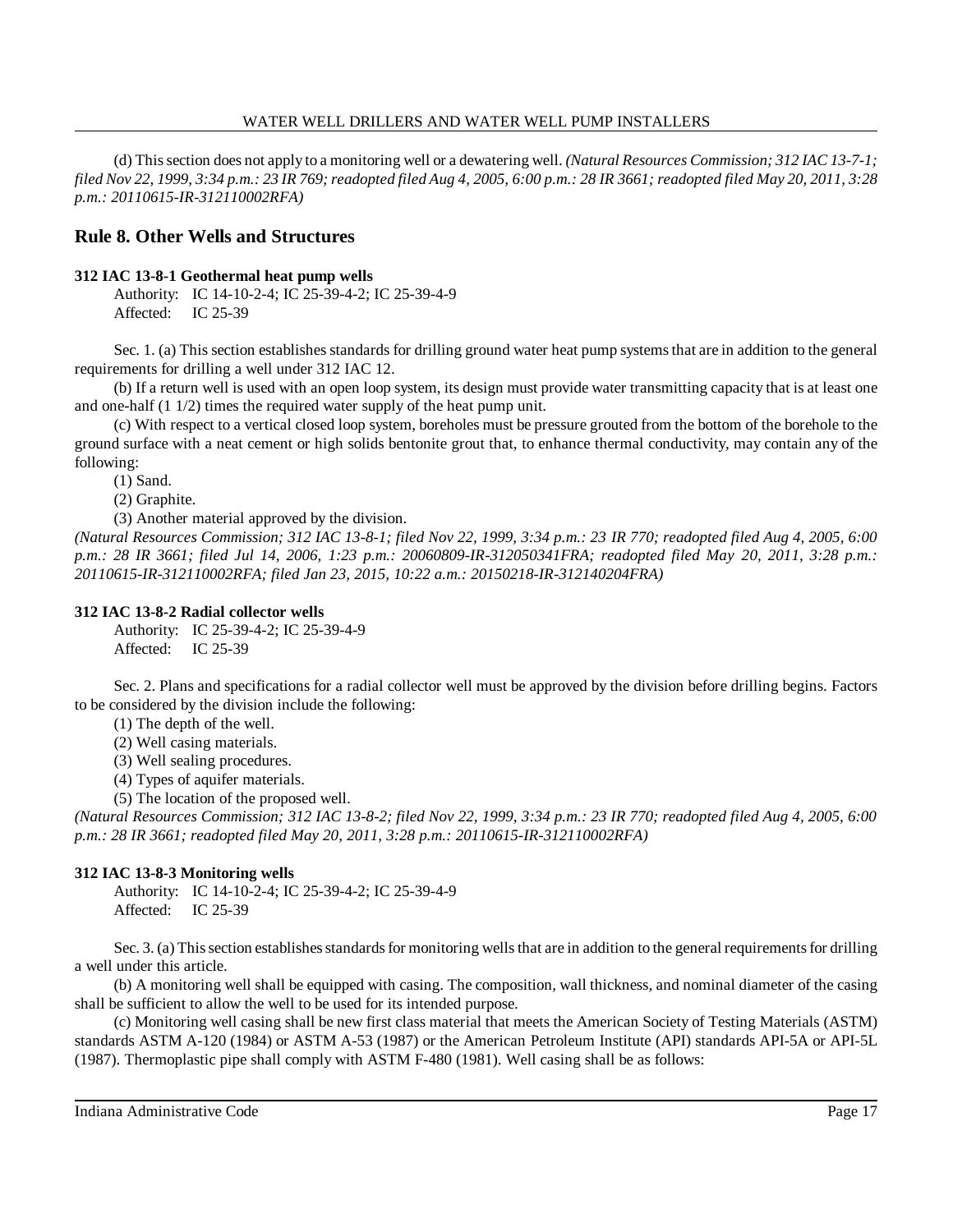(1) Clean and free of rust, grease, oil, or contaminants and composed of materials that will have minimal impact on the quality of a water sample.

(2) Centered in the borehole and free of obstructions so monitoring devices can be lowered into the well.

(d) A monitoring well screen shall be composed of materials that will not corrode or react with chemicals found in the ground water at the site. The well screen slots shall not be hand cut and shall be sized to retain at least ninety percent (90%) of the grain size of the introduced filter pack or natural formation materials if an introduced filter pack is not used. The introduced filter pack shall:

(1) be properly sized and graded; and

(2) not extend more than two (2) feet above the top of the screen or the uppermost water bearing unit to be monitored in the well annulus unless otherwise approved by the division.

(e) A filter pack seal of bentonite slurry or granular, pelletized, medium grade, or coarse grade crushed bentonite may be placed in the annulus directly above the filter pack or sand grout barrier. The filter pack seal shall:

(1) be installed to prevent bridging; and

(2) not extend more than two (2) feet above the filter pack or sand grout barrier.

(f) Except as provided in subsection (h), the finished well casing:

(1) shall extend at least two (2) feet above the ground level; and

(2) if located in a flood plain, must be:

(A) at least two (2) feet above the elevation of the regulatory flood; or

(B) equipped with a watertight cap.

The monitoring well shall be located to protect against surface water ponding, and earthen materials, neat cement, or concrete shall be placed around the well casing to drain surface water from the well.

(g) A monitoring well, located where the casing is susceptible to damage, shall be equipped with a protective outer pipe consisting of a metal casing having a diameter large enough to allow easy access to the well. The protective cover pipe shall be firmly anchored in the ground. Additional protective devices, for example, brightly colored posts around the well, are required where construction equipment or vehicular traffic could damage the well.

(h) A monitoring well must be equipped with a locking cap or cover to prevent unauthorized access. The locking cap may be placed:

(1) directly on the well casing; or

(2) if required under subsection (g), on the protective cover pipe.

(i) A monitoring well installed so that the top of the well casing is finished at an elevation below the ground surface shall be equipped with a watertight cap. The top of the well casing shall terminate at a depth no greater than one (1) foot below the ground surface and shall be located in a flush mounted protective cover pipe. The flush mounted protective cover pipe shall include each of the following:

(1) A watertight one (1) piece or continuous welded metal casing:

(A) at least one (1) foot long; and

(B) having a nominal diameter at least four (4) inches greater than the nominal diameter of the monitoring well.

The casing shall be flanged for greater stability if installed in a location likely to be subject to vehicular traffic.

(2) A concrete ground surface seal, if an impervious surface, for example, concrete or asphalt, is not present. The ground surface seal shall be installed and extend not more than three (3) feet below the ground surface.

(3) A sealed lid that is not more than one-half (½) inch higher than the elevation of the ground surface. The sealed lid shall be as follows:

(A) Of a quality to withstand vehicular traffic if installed in a location likely to be subject to vehicular traffic.

(B) Clearly marked with the words "MONITORING WELL" or "MONITOR" and also display the words "DO NOT FILL".

(j) A monitoring well installed by the rotary or auger drilling method shall have a borehole with a diameter at least two (2) inches greater than the nominal diameter of the casing. Except as provided in subsection (e), the well shall be grouted as follows:

(1) Granular bentonite may be used to grout a monitoring well if the:

(A) diameter of the borehole is four (4) inches or larger than the nominal diameter of the well casing; and

(B) well is not more than twenty-five (25) feet deep.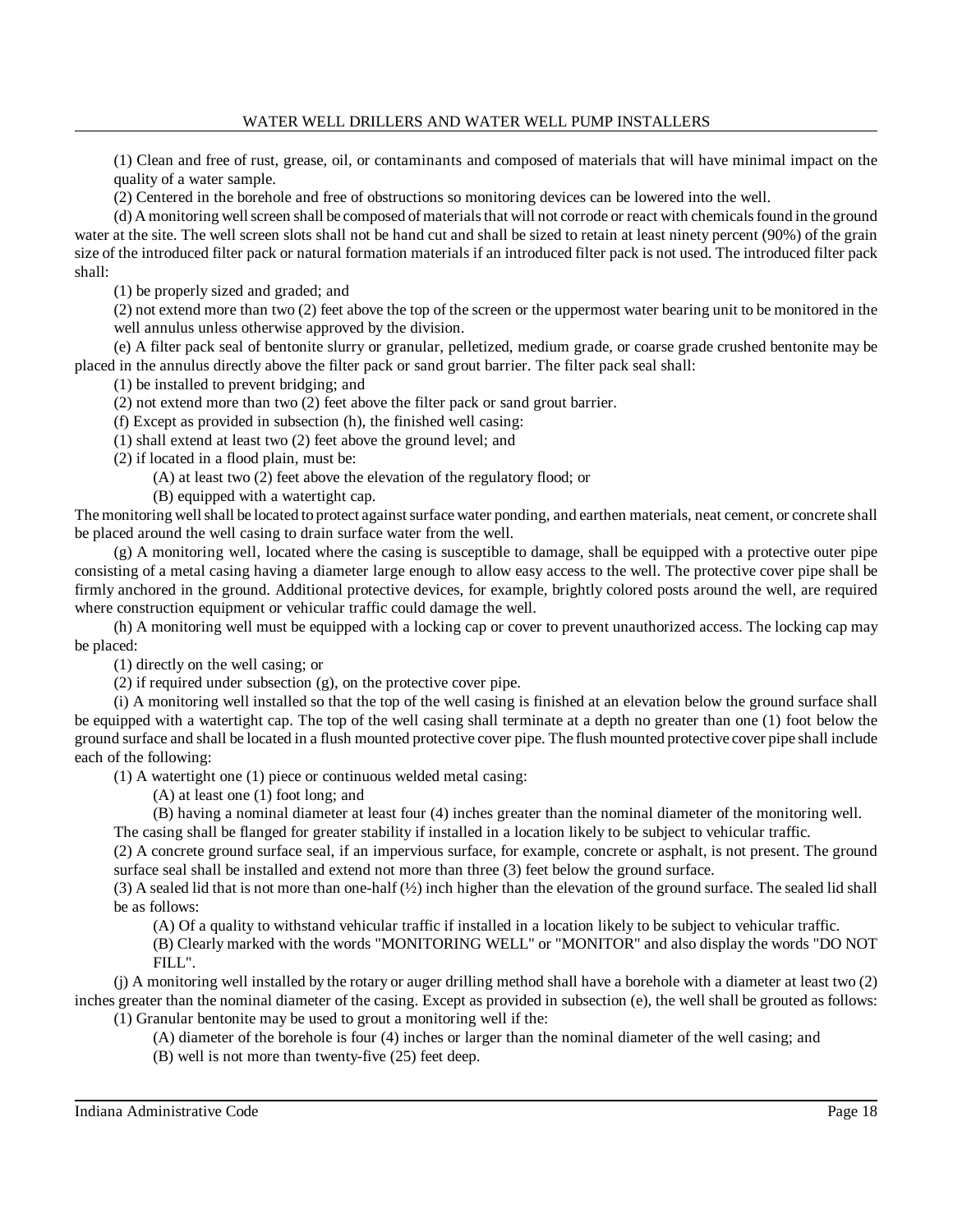(2) Except as provided in subdivision (3), the annulus of the monitoring well shall be pressure grouted with neat cement or a bentonite slurry or be grouted with pelletized, medium grade, or coarse grade crushed bentonite from the top of the filter pack or filter pack seal under subsection (e) (for a well installed in unconsolidated materials) or the bottom of the well casing (for a well penetrating bedrock) to the ground surface or to within one (1) foot of the ground surface if a flush mounted protective cover pipe is installed if the:

(A) diameter of the borehole is four (4) inches or larger than the nominal diameter of the well casing; and

(B) well is not more than one hundred (100) feet deep.

(3) The annulus of the monitoring well shall be pressure grouted with neat cement or a bentonite slurry from the top of the filter pack or filter pack seal under subsection (e) (for a well installed in unconsolidated materials) or the bottom of the well casing (for a well penetrating bedrock) to the ground surface or to within one (1) foot of the ground surface if a flush mounted protected cover pipe is installed where either the:

(A) diameter of the borehole is less than four (4) inches larger in diameter than the nominal diameter of the well casing; or

(B) well is more than one hundred (100) feet deep.

(k) A monitoring well installed by the cable tool method shall be grouted as follows:

(1) The well casing shall be centered in a borehole:

(A) with a diameter of at least two (2) inches greater than the nominal diameter of the casing to be driven;

(B) dug at least three (3) feet, but not more than five (5) feet, below the ground surface; and

(C) filled with granular bentonite or a bentonite slurry during the installation of the casing.

Notwithstanding 312 IAC 13-5-1(c), bentonite slurrymaybe introduced intothe borehole annulus bygravitymethods during the installation of the well casing.

(2) Grouting shall be performed as provided under subsection (i) if a larger diameter:

(A) temporary casing is used to install a smaller diameter permanent well casing; or

(B) borehole is drilled to install a smaller diameter well casing.

(l) A monitoring well installed by the direct push method must be constructed as follows:

(1) The well shall be equipped with a prepacked well screen.

(2) A sand grout barrier shall:

(A) be placed directly above the prepacked well screen in the annulus between the well casing (riser pipe) and the borehole wall as the probe rods are retracted;

(B) be installed to prevent bridging; and

(C) extend not more than two (2) feet above the top of the prepacked well screen.

(3) A filter pack seal may be installed under subsection (e) directly above the sand grout barrier.

(4) The remaining annulus between the well casing (riser pipe) and probe rods shall be pressure grouted with neat cement or a bentonite slurry from the top of the sand grout barrier or filter pack seal to:

(A) if a flush-mounted protective pipe is installed, within one (1) foot of the ground surface; or

(B) the ground surface.

(5) The probe rods shall be pulled during installation of the grout material.

(m) A monitoring well shall be developed following installation and before water samples are collected. This development shall be accomplished to produce water that is as free as practicable from the following:

(1) Sediment.

(2) Drill cuttings.

(3) Drilling fluids.

If a well is installed to monitor ground water quality, the well shall be adequately developed to present a representative sample of the water quality.

(n) Contaminated drill cuttings, fluids, and surge and wash waters produced in the drilling and development of a monitoring well shall be collected and contained to:

(1) prevent contamination of the area; and

(2) protect persons who might otherwise come in contact with these materials.

(o)Monitoring well construction and development equipment that comes in contact with contaminated water or contaminated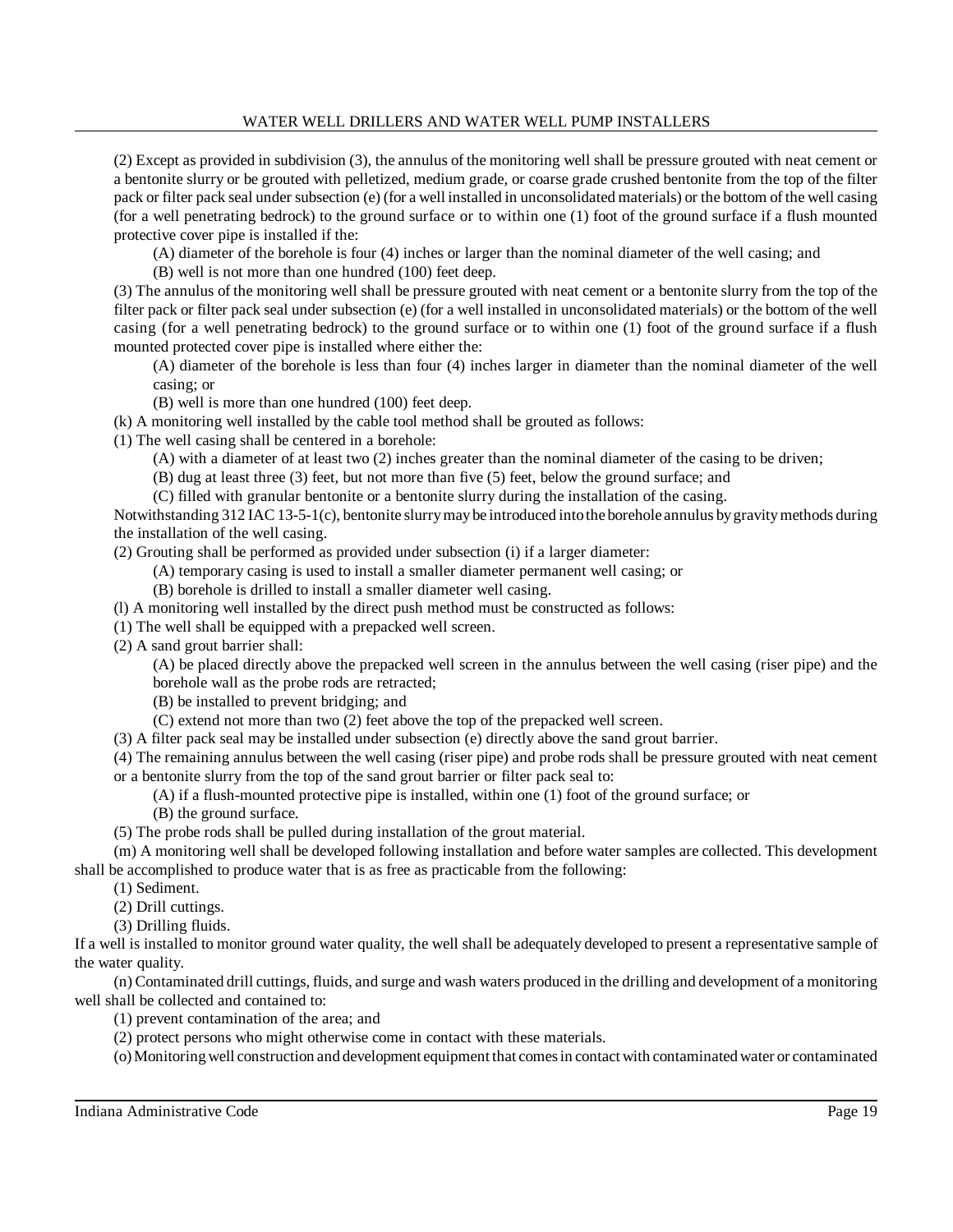geologic materials shall be cleaned with high-pressure hot water or steam, using inorganic soap or other suitable solvents, and rinsed thoroughly. Contaminated fluids or wash waters shall be collected and contained so that the result is not:

(1) contamination of the area; or

(2) a hazard to individuals who may come in contact with these materials.

(Natural Resources Commission; 312 IAC 13-8-3; filed Nov 22, 1999, 3:34 p.m.: 23 IR 770; errata filed Dec 30, 1999, 4:02 p.m.: 23 IR 1109; readopted filed Aug 4, 2005, 6:00 p.m.: 28 IR 3661; filed Jul 14, 2006, 1:23 p.m.: 20060809-IR-312050341FRA; *readopted filed May 20, 2011, 3:28 p.m.: 20110615-IR-312110002RFA)*

#### **312 IAC 13-8-4 Dewatering wells**

Authority: IC 25-39-4-9 Affected: IC 25-39

Sec. 4. (a) This section establishes standards for dewatering wells which are in addition to the general requirements for drilling a well under this article.

(b) A dewatering well shall be equipped with casing having a nominal diameter of at least one and one-fourth (1¼) inches. The casing shall be clean and free of grease, oil, or other contaminants that would impact water quality.

(c) Upon installation, a dewatering well must be fitted with a temporarycap which remainsin place until pumping equipment is installed. The cap shall be of a type that prevents vermin or other potential contaminants from entering the well.

(d) Earthen materials shall be placed around the well casing to drain surface water away from the dewatering well. *(Natural Resources Commission; 312 IAC 13-8-4; filed Nov 22, 1999, 3:34 p.m.: 23 IR 772; readopted filed Aug 4, 2005, 6:00 p.m.: 28 IR 3661; readopted filed May 20, 2011, 3:28 p.m.: 20110615-IR-312110002RFA)*

## **Rule 9. Well Disinfection**

#### **312 IAC 13-9-1 Disinfection procedures for drilled wells**

Authority: IC 25-39-4-2; IC 25-39-4-9 Affected: IC 25-39

Sec. 1. (a) Except as provided in subsection (d), the following procedures shall be used for the disinfection of drilled wells: (1) The amount of water in the well shall be determined by multiplying the gallons per foot by the number of feet of water in the well according to the following table:

| Diameter of Well in Inches Gallons Per Foot |      |
|---------------------------------------------|------|
| 2                                           | .16  |
| 3                                           | .37  |
| 4                                           | .65  |
| 5                                           | 1.00 |
| 6                                           | 1.50 |
| 8                                           | 2.60 |
| 10                                          | 4.10 |
| 12                                          | 6.00 |

(2) At least one hundred (100) parts per million of chlorine concentration in water are required for disinfection. For each one hundred (100) gallons of water in the well, the amount of chlorine liquid or compound shown in the following table shall be used:

| Laundry Bleach      | <b>Hypochlorite Granules</b>                                |
|---------------------|-------------------------------------------------------------|
| $(5.25\%$ chlorine) | $(70\%$ chlorine)                                           |
| 3 cups              | 2 ounces                                                    |
|                     | $\epsilon$ subdivision (2) shall be noured into the well to |

(3) The solution prepared under subdivision (2) shall be poured into the well to ensure the casing walls are wetted before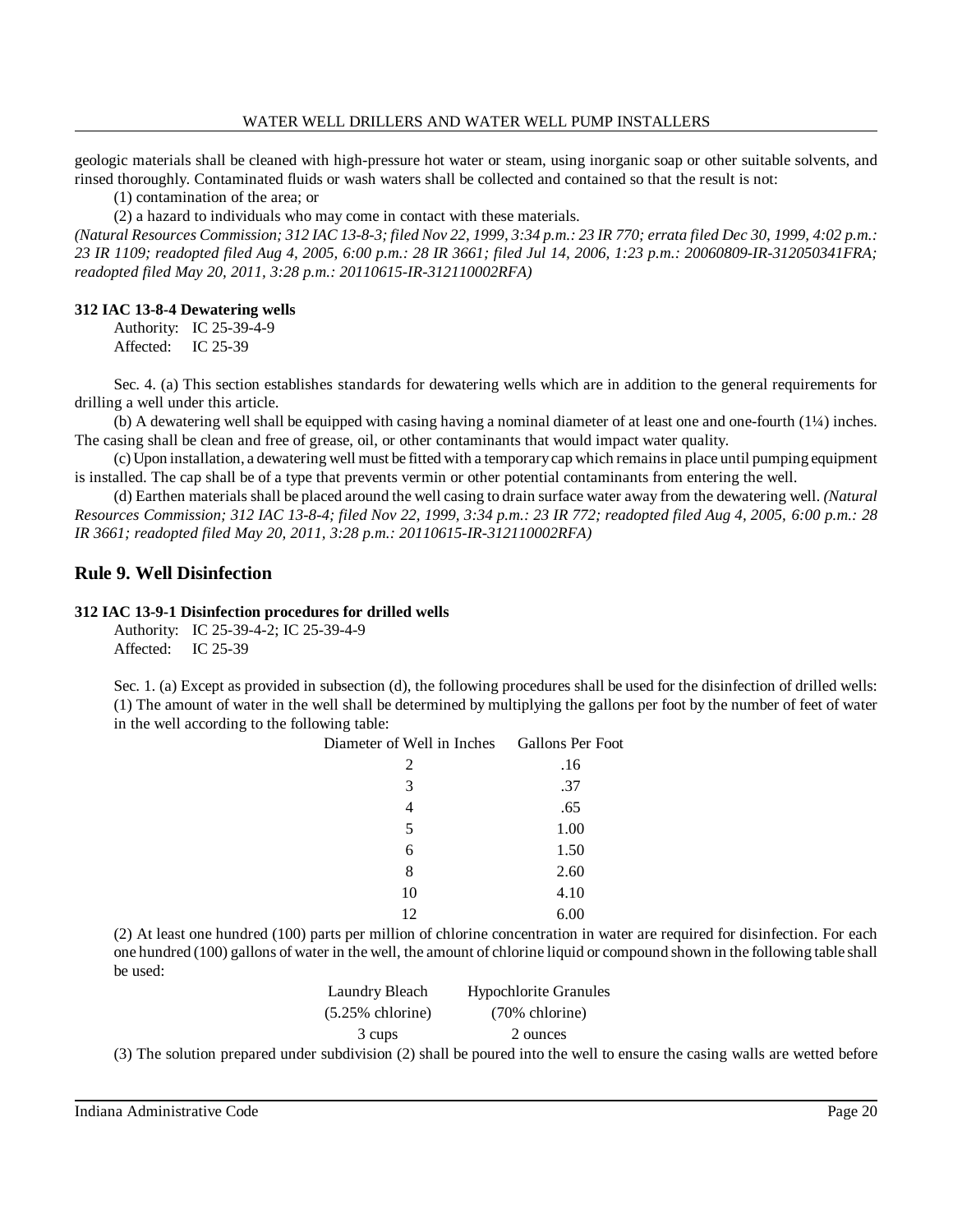the cover, cap, or seal is installed.

(4) Instead of the applications described in subdivisions (1) through (2), another application of chlorine may be substituted

by a water well driller which results in a chlorine concentration of at least one hundred (100) parts per million.

(b) As used in this section, one (1) cup is equivalent to an eight (8) ounce measuring cup.

(c) As used in this section, one (1) ounce is equivalent to one (1) heaping tablespoon of granules.

(d) Thissection does not apply to a monitoring well or a dewatering well. *(Natural Resources Commission; 312 IAC 13-9-1;* filed Nov 22, 1999, 3:34 p.m.: 23 IR 772; readopted filed Aug 4, 2005, 6:00 p.m.: 28 IR 3661; readopted filed May 20, 2011, 3:28 *p.m.: 20110615-IR-312110002RFA)*

## **312 IAC 13-9-2 Disinfection procedures for bucket wells**

Authority: IC 25-39-4-2; IC 25-39-4-9 Affected: IC 25-39

Sec. 2. The following procedures shall be used for the disinfection of bucket wells:

(1) The amount of disinfectant required is determined primarily by the amount of water in the well. The following table establishes the amount of chlorine to use for each foot of water in the well:

| Diameter of well in feet  | $\overline{3}$ | 4 5 6 7 8 10        |  |  |
|---------------------------|----------------|---------------------|--|--|
| Amount of 5.25%           |                | 1.5 3 4.5 6 9 12 18 |  |  |
| laundry bleach to use per |                |                     |  |  |
| foot of water (in cups)   |                |                     |  |  |
| .70% Amount of            | $\mathbf{1}$   | 2 3 4 6 8 12        |  |  |
| hypochlorite (in cups)    |                |                     |  |  |

(2) To determine the amount of bleach, multiply the amount of disinfectant indicated as determined by the diameter of the well times the number of feet of water in the well.

(3) The amount of bleach determined under subdivision (2) shall be added to approximately ten (10) gallons of water and splashed around the lining or wall of the well. The entire amount of disinfectant must be circulated so that the solution contacts all parts of the well.

(4) The top of the well must be sealed.

(5) Instead of the applications described in this section, another application of chlorine may be substituted which results in a chlorine concentration of one hundred (100) parts per million.

*(Natural Resources Commission; 312 IAC 13-9-2; filed Nov 22, 1999, 3:34 p.m.: 23 IR 772; readopted filed Aug 4, 2005, 6:00 p.m.: 28 IR 3661; readopted filed May 20, 2011, 3:28 p.m.: 20110615-IR-312110002RFA)*

# **Rule 10. Landowner Responsibility for Abandonment and Plugging of Wells**

## **312 IAC 13-10-1 Temporary abandonment of wells**

Authority: IC 25-39-4-2; IC 25-39-4-6; IC 25-39-4-9 Affected: IC 25-39

Sec. 1. A well which has not been used for more than three (3) months without being permanently abandoned must be sealed at or above the ground surface by a welded, threaded, or mechanically attached watertight cap. The well shall be maintained so that the well does not become a source or channel of ground water contamination. *(Natural ResourcesCommission; 312 IAC 13-10-* 1; filed Nov 22, 1999, 3:34 p.m.: 23 IR 772; readopted filed Aug 4, 2005, 6:00 p.m.: 28 IR 3661; readopted filed May 20, 2011, *3:28 p.m.: 20110615-IR-312110002RFA)*

## **312 IAC 13-10-2 Permanent abandonment of wells**

Authority: IC 14-10-2-4; IC 25-39-4 Affected: IC 25-39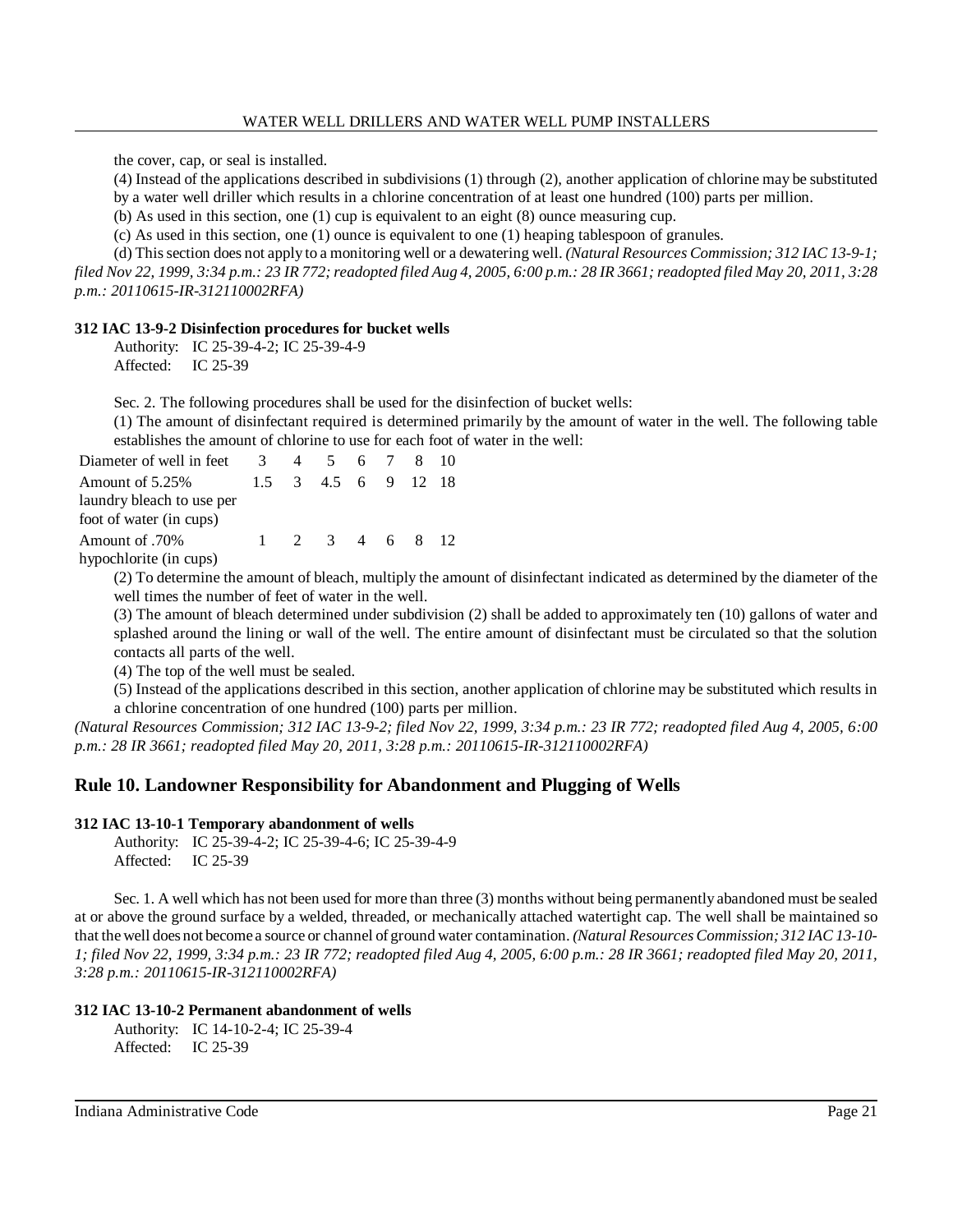Sec. 2. (a) A well abandoned before January 1, 1988, must be sealed at or above the ground surface by a welded, threaded, or mechanically attached watertight cap. The well shall be maintained so the well does not become a source or channel of ground water contamination. A well that poses a hazard to human health must also be plugged under subsection (c). A cased or uncased bucket well or a hand dug well (other than buried slab construction) that was abandoned before January 1, 1988, shall be closed in conformance with one (1) of the following procedures:

(1) Covered with a reinforced concrete slab:

(A) at least four (4) inches thick; and

(B) having a diameter larger than the nominal diameter of the borehole or the well casing.

(2) Equipped with a properly reinforced cover:

(A) constructed of pressure treated lumber;

(B) having dimensions larger than the nominal diameter of the borehole or well casing; and

(C) protected against the water with roofing or other water repelling materials that are properly maintained to ensure the integrity of the cover.

Closure shall not be performed under thissubdivision, however, if the cover is in direct contact with ground water or surface water.

(3) Closed as otherwise approved by the division.

(b) A well drilled before January 1, 1988, and abandoned before January 1, 1994, shall be as follows:

(1) Sealed at or above the ground surface by a welded, threaded, or mechanically attached watertight cap.

(2) Maintained so the well does not become a source or channel of ground water contamination.

A well that poses a hazard to human health must also be plugged under subsection (c).

(c) A well abandoned after December 31, 1987, shall be plugged by a water well driller or water well pump installer with an impervious grouting material to prevent the following:

(1) Migration of materials or fluids in the well.

(2) Loss of pressure in a confined aquifer.

(d) A well drilled after December 31, 1987, and not equipped with casing must be plugged by a water well driller within seventy-two (72) hours after completion.

(e) This subsection applies as follows to a cased or uncased well abandoned after December 31, 1987:

(1) The plugging material must consist of one (1) or a combination of the following:

- (A) Neat cement with not more than five percent (5%) by weight of bentonite additive.
- (B) Bentonite slurry, which can include polymers designed to retard swelling.
- (C) Pelletized, medium grade, or coarse grade crushed bentonite.
- (D) Other materials approved by the commission.

(2) The following methods apply:

(A) Cement and bentonite slurries shall be pumped into place in a continuous operation with a grout pipe introducing

the plugging material at the bottom of the well and moving the pipe progressively upward as the well is filled.

(B) Plugging materials other than neat cement or bentonite slurry shall be installed in a manner to prevent bridging of the well or borehole. The well or borehole shall be measured periodically throughout the plugging processto ensure that bridging does not occur.

(3) The following procedures apply:

(A) An abandoned well shall be disconnected from the water system. Any substance that may interfere with plugging shall be removed, if practicable.

(B) A well, other than:

(i) a monitoring well;

(ii) a dewatering well; or

(iii) an uncased borehole;

shall be chlorinated before abandonment as provided in 312 IAC 13-9-1.

(4) Unless otherwise approved by the department, a cased well shall be plugged as follows:

(A) With neat cement, bentonite slurry, or medium grade or coarse grade crushed or pelletized bentonite from the bottom of the well to within two (2) feet below the ground surface.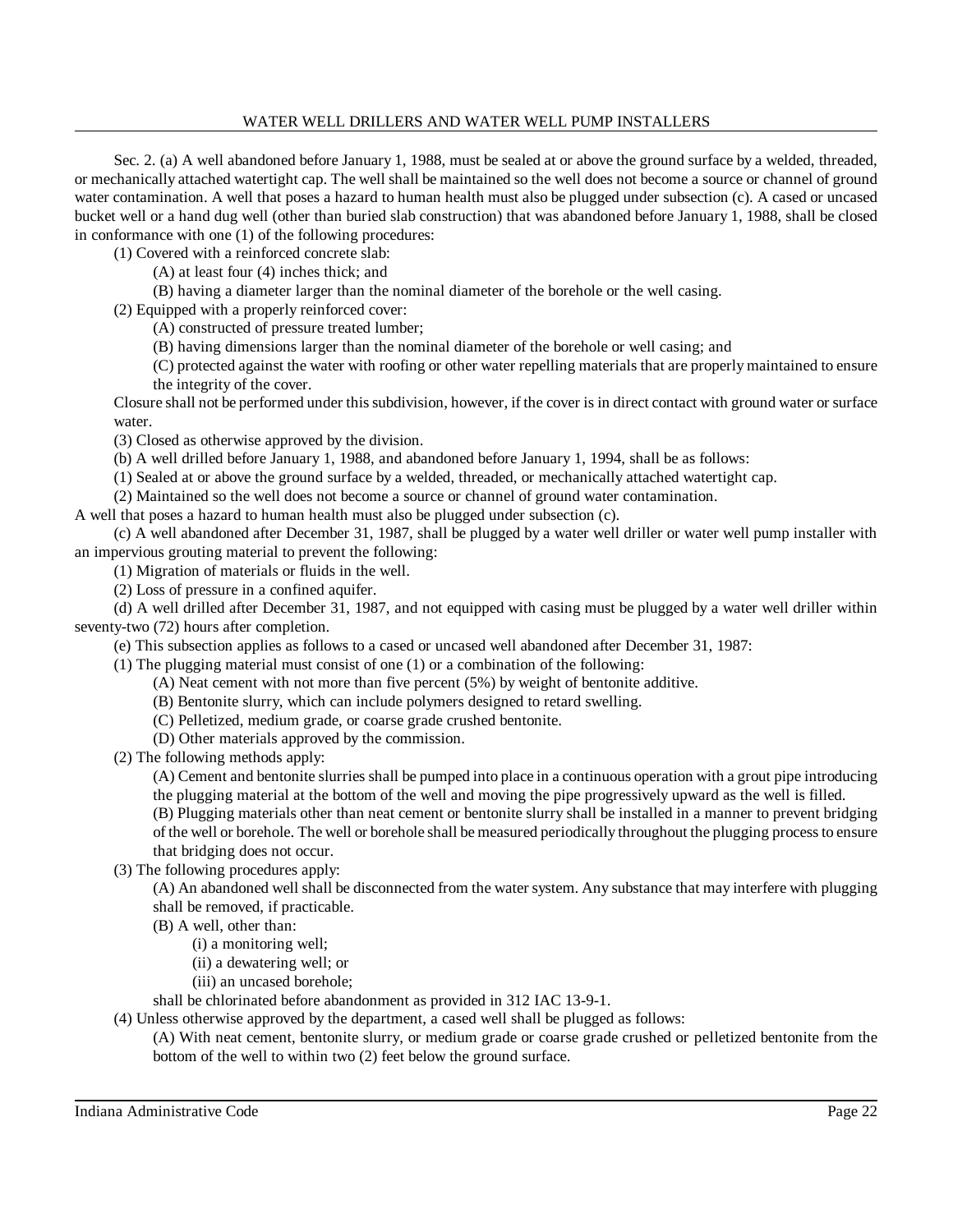(B) The well casing shall be severed at least two (2) feet below the ground surface, and a cement plug larger in diameter than the borehole shall be:

(i) constructed over the borehole; and

(ii) covered with natural clay material to the ground surface.

(5) An uncased well (other than a borehole drilled by a bucket rig or a dewatering well governed by subdivision (8) or (9)) shall be filled with:

(A) natural clay materials;

(B) neat cement;

(C) bentonite slurry; or

(D) medium grade or coarse grade crushed or pelletized bentonite;

from the bottom of the borehole to a depth of not less than twenty-five (25) feet below ground surface. The borehole shall be filled with neat cement or medium grade or coarse grade crushed or pelletized bentonite from a depth not lessthan twentyfive (25) feet below ground surface to within two (2) feet below ground surface. The remaining borehole shall be filled with natural clay material to ground surface.

(6) A cased or uncased monitoring well shall be plugged from the bottom of the well or borehole to the ground surface with a:

(A) bentonite slurry; or

(B) pelletized or coarse grade crushed bentonite.

(7) A bucket well shall be plugged as follows:

(A) A bucket well installed as buried slab construction shall be filled with gravel from the bottom of the well to within ten (10) feet below the ground surface. Neat cement, bentonite slurry, or pelletized, medium grade, or coarse grade crushed bentonite shall be installed in the casing or well pipe from not lessthan ten (10) feet below the ground surface to within two (2) feet below the ground surface. The well pipe shall be:

(i) severed at least two (2) feet below the ground surface; and

(ii) covered with a cement plug larger in diameter than the well pipe.

The remaining hole shall be filled with natural clay material to the ground surface.

(B) Bucket well construction:

(i) using casing with an inside diameter of less than twelve (12) inches extending the entire length of the borehole; and

(ii) equipped with a well screen;

shall be abandoned under subdivision (4)(A).

(C) An uncased borehole drilled by a bucket rig shall be filled with natural clay material:

(i) from the bottom of the hole to the ground surface; and

(ii) thoroughly tamped to minimize settling.

(D) For other than buried slab construction, a bucket well shall be filled with gravel from the bottom of the well to at least five (5) feet below ground surface. The top section of the concrete or tile well casing shall be removed to cause the top of the well to terminate below ground surface. The well shall be filled with at least one (1) foot of:

(i) neat cement;

(ii) bentonite slurry; or

(iii) pelletized, medium grade, or coarse grade crushed bentonite;

from at least five (5) feet below ground surface to the top of the well casing. The well casing shall be covered with a cement plug larger in diameter than the borehole. The remaining hole shall be filled with natural clay material to ground surface.

(8) If a dewatering well casing is removed following use, the remaining borehole shall initially be filled with granular, pelletized, medium grade, or coarse grade crushed bentonite a minimum of one (1) foot thick. The remainder of the borehole shall be:

(A) filled with natural earth materials obtained during the drilling process to the ground surface; and

(B) thoroughly tamped to minimize settling.

(9) If a dewatering well casing is removed following use and the well site will be excavated as part of the construction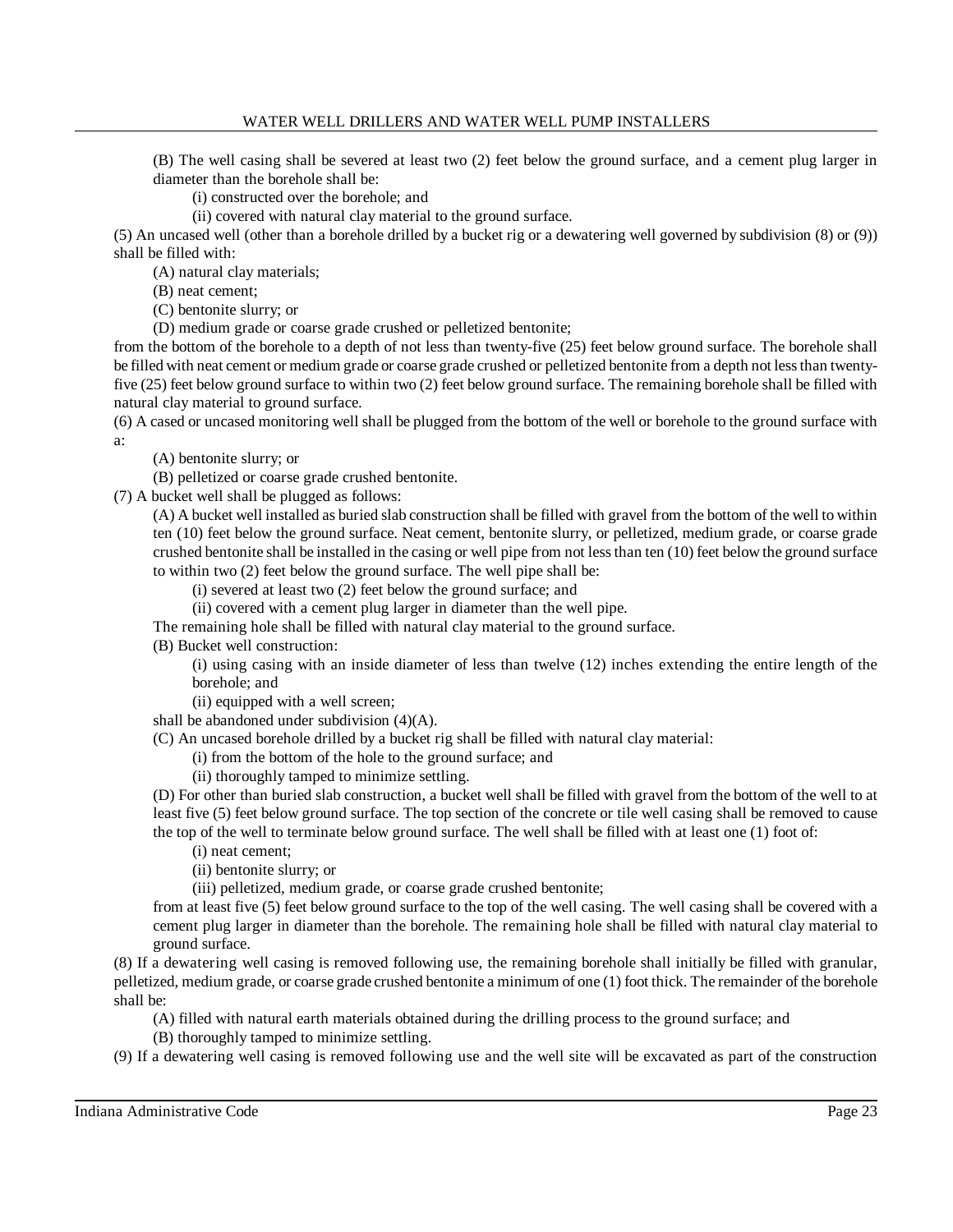project, the remaining borehole shall be:

- (A) filled with natural earth materials obtained during the drilling process to the ground surface; and
- (B) thoroughly tamped to minimize settling.

(f) The division shall be notified in writing of a well abandonment within thirty (30) days after plugging is completed. (Natural Resources Commission; 312 IAC 13-10-2; filed Nov 22, 1999, 3:34 p.m.: 23 IR 773; readopted filed Aug 4, 2005, 6:00 p.m.: 28 IR 3661; filed Jul 14, 2006, 1:23 p.m.: 20060809-IR-312050341FRA; errata filed Apr 13, 2010, 2:06 p.m.: 20100428-IR-*312100231ACA; readopted filed May 20, 2011, 3:28 p.m.: 20110615-IR-312110002RFA; filed Dec 20, 2011, 1:55 p.m.: 20120118-IR-312110332FRA)*

# **Rule 11. Inspections**

## **312 IAC 13-11-1 Inspections; compliance**

Authority: IC 25-39-4-2; IC 25-39-4-9 Affected: IC 25-39

Sec. 1. A conservation officer or another representative of the department may:

(1) observe the installation of a water well or pump; and

(2) inspect equipment used to drill a well or install a pump.

Work that does not comply with this article or IC 25-39 must be promptly corrected by the water well driller or water well pump installer. Work that is covered contrary to the request of a department representative must, upon request, be uncovered for inspection and replaced by the water well driller or pump installer. *(Natural Resources Commission; 312 IAC 13-11-1; filed Nov 22, 1999, 3:34 p.m.: 23 IR 774; readopted filed Aug 4, 2005, 6:00 p.m.: 28 IR 3661; readopted filed May 20, 2011, 3:28 p.m.: 20110615-IR-312110002RFA; filed Dec 20, 2011, 1:55 p.m.: 20120118-IR-312110332FRA)*

## **312 IAC 13-11-2 Inspections by the department of records of a water well driller or water well pump installer**

Authority: IC 25-39-4 Affected: IC 25-39

Sec. 2. A conservation officer or another representative of the department may, at any reasonable time, inspect any record maintained by a water well driller or water well pump installer that is needed to comply with IC 25-39 or this article. *(Natural* Resources Commission; 312 IAC 13-11-2; filed Nov 22, 1999, 3:34 p.m.: 23 IR 774; readopted filed Aug 4, 2005, 6:00 p.m.: 28 *IR 3661; readopted filed May 20, 2011, 3:28 p.m.: 20110615-IR-312110002RFA; filed Dec 20, 2011, 1:55 p.m.: 20120118-IR-312110332FRA)*

# **Rule 12. Enforcement**

## **312 IAC 13-12-1 Administrative enforcement**

Authority: IC 14-10-2-4; IC 25-39-4-2; IC 25-39-4-9 Affected: IC 4-21.5; IC 25-39

Sec. 1. (a) This rule governs enforcement of IC 25-39 and this article by the department under IC 4-21.5 and 312 IAC 3-1. (b) This rule does not limit the authority to enforce IC 25-39 and this article through any other lawful method.

(c) Thisrule does not establish a basisfor an action against a water well driller or water well pump installer by a person other than the department. (Natural Resources Commission; 312 IAC 13-12-1; filed Nov 22, 1999, 3:34 p.m.: 23 IR 774; readopted filed Aug 4, 2005, 6:00 p.m.: 28 IR 3661; readopted filed May 20, 2011, 3:28 p.m.: 20110615-IR-312110002RFA; filed Dec 20, 2011, *1:55 p.m.: 20120118-IR-312110332FRA)*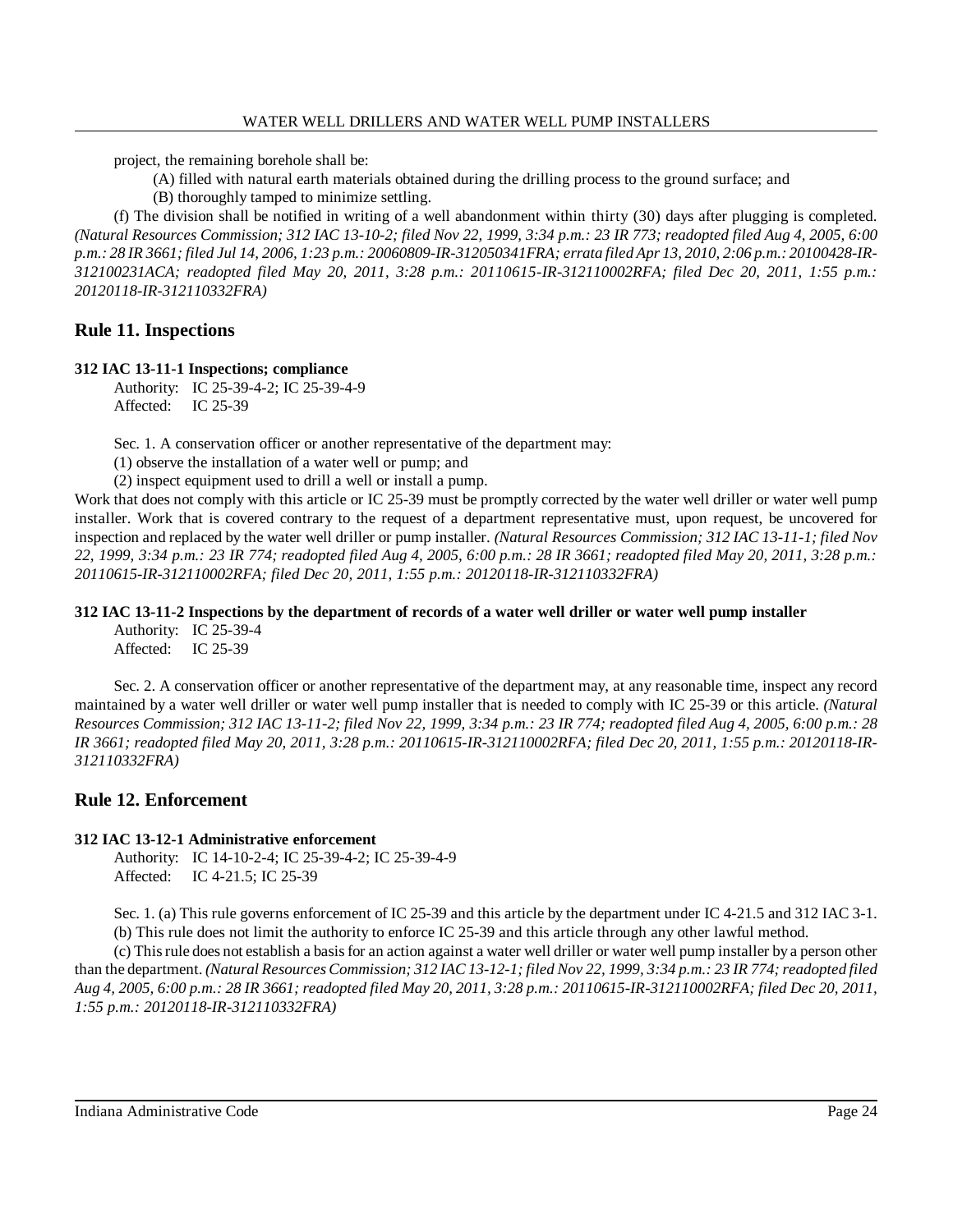### **312 IAC 13-12-2 Suspension or revocation of a license as a water well driller or water well pump installer**

Authority: IC 14-10-2-4; IC 25-39-4-2; IC 25-39-4-9

Affected: IC 4-21.5-3-6; IC 4-21.5-4; IC 25-39-4

Sec. 2. (a) The division may seek to suspend or revoke the license of a water well driller or water well pump installer who has done any of the following:

(1) Acted as a well driller or water well pump installer without a license in violation of IC 25-39.

(2) Secured a license through error or fraud.

(3) Failed to comply with the requirements set forth in any of the following:

(A) IC 25-39-4-1, IC 25-39-4-2, IC 25-39-4-4, IC 25-39-4-5, or IC 25-39-4-6.

(B) 312 IAC 13-2 through 312 IAC 13-10.

(b) An action under this section is governed by IC 4-21.5-3-6 and shall be initiated by the division with the issuance of a written notice directed to the person who is the subject of the action. The notice shall include the following:

(1) A brief description of the order for suspension or revocation. An order for a license suspension shall not exceed a period of effectiveness that exceeds ninety (90) days.

(2) A declaration that the recipient of the order may seek:

(A) a stay of effectiveness of the suspension or revocation;

(B) review of the suspension or revocation; or

(C) both a stay of effectiveness and review of the suspension or revocation;

by making a written request within eighteen (18) days of issuance addressed to:

Director, Division of Hearings

Natural Resources Commission

Indiana Government Center North

100 North Senate Avenue, Room N501

Indianapolis, Indiana 46204-2200.

(c) An order issued by the division under subsection (b) is effective fifteen (15) days after issuance unless the recipient of the order obtains a stay of effectiveness. This subsection does not preclude the department from issuing, under IC 4-21.5-4, an emergency or other temporary order with respect to the license. *(Natural Resources Commission; 312 IAC 13-12-2; filed Nov 22, 1999, 3:34 p.m.: 23 IR 774; readopted filed Aug 4, 2005, 6:00 p.m.: 28 IR 3661; readopted filed May 20, 2011, 3:28 p.m.: 20110615-IR-312110002RFA; filed Dec 20, 2011, 1:55 p.m.: 20120118-IR-312110332FRA)*

## **312 IAC 13-12-3 Denial of a new, renewal, or restoration license as a water well driller or water well pump installer**

Authority: IC 14-10-2-4; IC 25-39-4-2; IC 25-39-4-9 Affected: IC 4-21.5-3-5; IC 4-21.5-4; IC 25-39-4

Sec. 3. (a) The division may refuse to grant, renew, or restore a license to a person who has done any of the following:

(1) Acted as a well driller or water well pump installer without a license in violation of IC 25-39.

(2) Secured a license through error or fraud.

(3) Failed to comply with the requirements set forth in any of the following:

(A) IC 25-39-4-1, IC 25-39-4-2, IC 25-39-4-4, IC 25-39-4-5, or IC 25-39-4-6.

(B) 312 IAC 13-2 through 312 IAC 13-10.

(b) An action under this section is governed by IC 4-21.5-3-5 and shall be initiated by the division with the issuance of a written notice directed to the applicant and to any person who has requested notice under IC 4-21.5-3-5(b)(4). The notice shall include the following:

(1) A brief description of the denial order and the basis for the denial.

(2) A declaration that the recipient of the order may seek administrative review bymaking a written request within eighteen

(18) days of issuance addressed to:

Director, Division of Hearings

Natural Resources Commission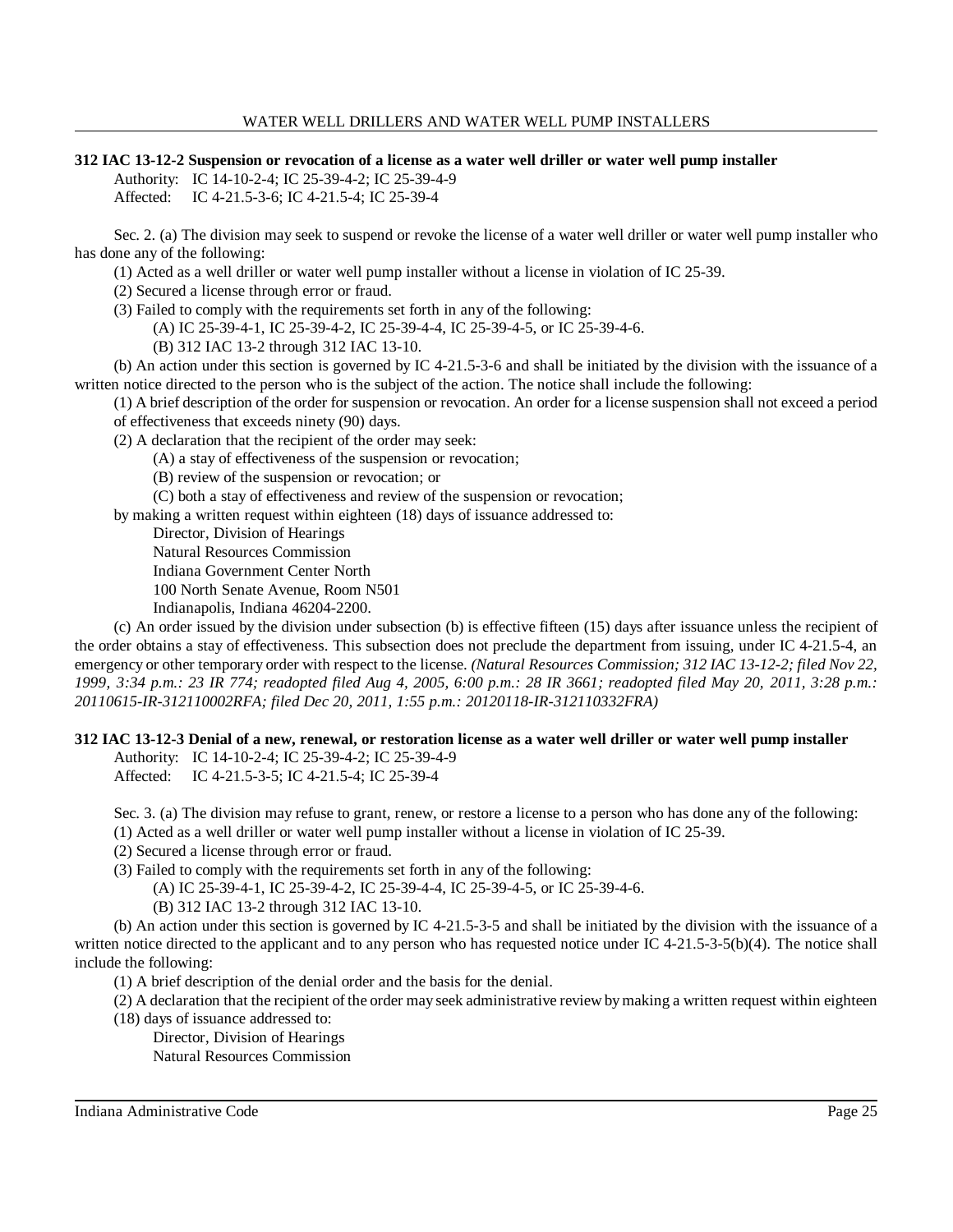Indiana Government Center North 100 North Senate Avenue, Room N501 Indianapolis, Indiana 46204-2200.

 $(c)$  If:

(1) the division orders the denial of a license renewal; and

(2) a timely and sufficient application was made for renewal of the license;

the existing license does not expire until the commission has disposed of a proceeding. This subsection does not preclude the department from issuing, under IC 4-21.5-4, an emergencyor other temporaryorder with respect to the license. *(Natural Resources Commission; 312 IAC 13-12-3; filed Nov 22, 1999, 3:34 p.m.: 23 IR 775; readopted filed Aug 4, 2005, 6:00 p.m.: 28 IR 3661; readopted filed May 20, 2011, 3:28 p.m.: 20110615-IR-312110002RFA; filed Dec 20, 2011, 1:55 p.m.: 20120118-IR-312110332FRA)*

## **312 IAC 13-12-4 Administrative review of a sanction against a water well drilling license**

Authority: IC 14-10-2-4; IC 25-39-4-2; IC 25-39-4-9 Affected: IC 25-39

Sec. 4. (a) The commission may consider the factors set forth in this section in conducting administrative review of an order issued by the department under section 2 or 3 of this rule.

(b) Mitigating factors are as follows:

(1) The person against whom action is taken has not previously been adjudicated by the commission or a court to have violated IC 25-39 or this article.

(2) The violation appears to have been unintentional.

(3) The violation was an isolated occurrence.

(4) Contamination is unlikely to have occurred as a result of the violation.

(5) Where a violation has occurred, the person has acted diligently to correct the violation.

(c) Aggravating factors are as follows:

(1) The person against whom action is taken has previously been adjudicated by the commission or a court to have violated

IC 25-39 or this article.

(2) The violation appears to have been intentional.

(3) A pattern of violations has occurred.

(4) Significant contamination is likely to have occurred as a result of the violation.

(5) A hazard to human health is likely to have occurred as a result of the violation.

(Natural Resources Commission; 312 IAC 13-12-4; filed Nov 22, 1999, 3:34 p.m.: 23 IR 775; readopted filed Aug 4, 2005, 6:00 *p.m.: 28 IR 3661; readopted filed May 20, 2011, 3:28 p.m.: 20110615-IR-312110002RFA)*

## **312 IAC 13-12-5 Notice of violation**

Authority: IC 14-10-2-4; IC 25-39-4-2; IC 25-39-4-9 Affected: IC 4-21.5-3-8; IC 14-10-2-6; IC 25-39-5

Sec. 5. (a) The department may issue a complaint for a notice of violation under IC 14-10-2-6 against a person who violates IC 25-39-5. The complaint shall be filed with the division of hearings of the commission and is subject to IC 4-21.5-3-8. The division of hearings shall cause the complaint to be served upon the parties named in the complaint.

(b) The department has the burden of proving any violation alleged in the complaint by a preponderance of the evidence.

(c) A separate notice of violation may be issued or a separate charge imposed for each day a violation occurs.

(d) The person who isthe subject of the complaint mayestablish as an affirmative defense the filing bya prosecuting attorney of a misdemeanor information or infraction complaint based on the same event as that upon which the notice of violation was based. The person has the burden of proving the affirmative defense.

(e) If following a completed proceeding under IC 4-21.5 the commission finds the violation occurred, the commission shall order the person to abate the violation within a reasonable period of time. The abatement period shall not be less than fifteen (15)